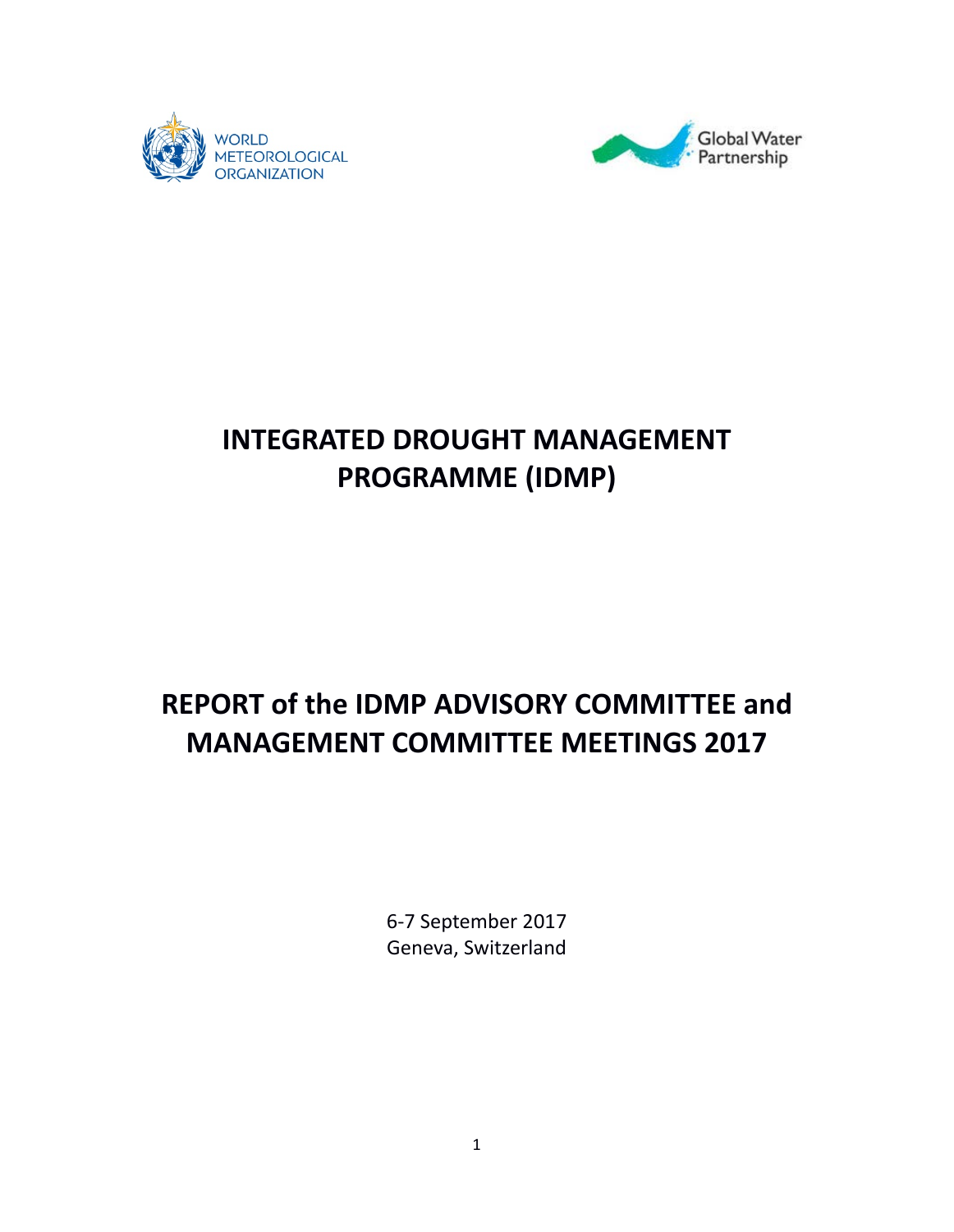# **TABLE OF CONTENTS**

| 1. |                                                                                                                                                                   |  |
|----|-------------------------------------------------------------------------------------------------------------------------------------------------------------------|--|
| 2. |                                                                                                                                                                   |  |
| 3. |                                                                                                                                                                   |  |
| 4. |                                                                                                                                                                   |  |
|    |                                                                                                                                                                   |  |
|    |                                                                                                                                                                   |  |
|    | Progress of the WMO Commission for Agricultural Meteorology (CagM) Expert Team on                                                                                 |  |
|    |                                                                                                                                                                   |  |
| 5. |                                                                                                                                                                   |  |
| 6. | Drought Mitigation and Preparedness: Benefits of Action and Costs of Inaction - current                                                                           |  |
| 7. | Marketplace of IDMP partners: 1-minute pitch to introduce partners' initiatives  8                                                                                |  |
| 8. |                                                                                                                                                                   |  |
|    |                                                                                                                                                                   |  |
|    |                                                                                                                                                                   |  |
|    |                                                                                                                                                                   |  |
|    |                                                                                                                                                                   |  |
| 1. |                                                                                                                                                                   |  |
| 2. | Discussion of progress on implementation of IDMP activities for the year 2016/2017 10                                                                             |  |
| 3. |                                                                                                                                                                   |  |
| 4. | Discussion of governance arrangements / engagement of partners  11                                                                                                |  |
| 5. |                                                                                                                                                                   |  |
| 6. |                                                                                                                                                                   |  |
| 7. |                                                                                                                                                                   |  |
| 8. | Consideration and decision of action plan/activities for the year 2017/2018 and 2017-<br>2019 Work Programme as recommended by the Advisory Committee Meeting  12 |  |
| 9. |                                                                                                                                                                   |  |
|    |                                                                                                                                                                   |  |
|    |                                                                                                                                                                   |  |
|    |                                                                                                                                                                   |  |
|    | ANNEX IV - IDMP ACTIVITY REPORT 2016/2017 and WORK PROGRAMME 2017/2019  23                                                                                        |  |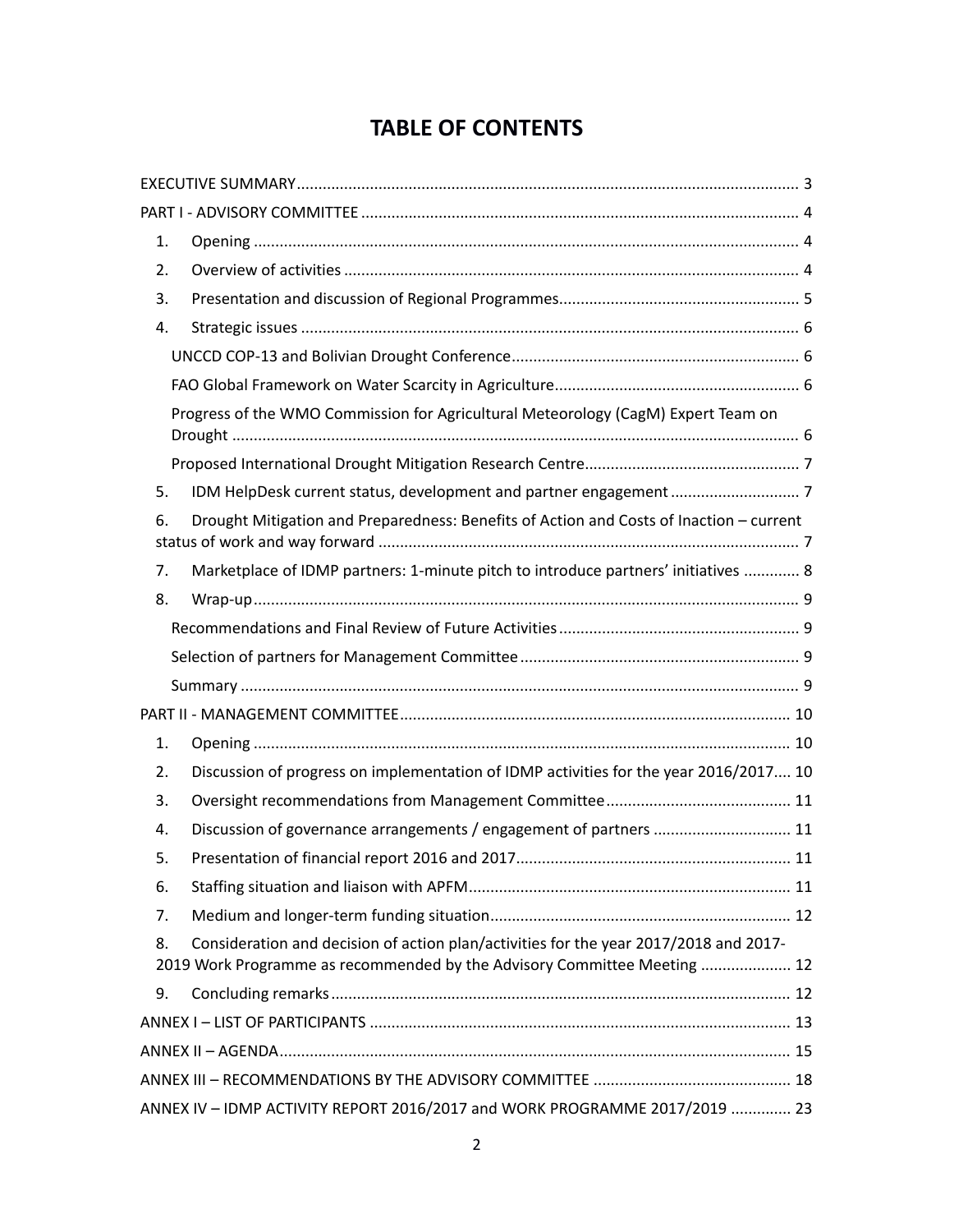# **EXECUTIVE SUMMARY**

<span id="page-2-0"></span>The IDMP Management Committee approved the new initiatives and strategic direction proposed for the year 2017-2019 by the Technical Support Unit (TSU). Discussions were based on the Integrated Drought Management (IDMP) Activity Report 2016/2017 and Work Programme 2017-2019 (see [Annex IV\)](#page-22-0), distributed to all partners prior to the meeting.

Furthermore, the Advisory Committee gave the following high priority recommendations, later endorsed by the Management Committee:

- General recommendations:
	- o Increase interaction with Regional Climate Centres
	- o Better characterize the IDMP target audiences Conduct user needs analysis
	- $\circ$  Explore Science-Policy interface collaborate with interdisciplinary teams including social scientists, economists, political scientists (distill lessons learned on drought management)
- **Knowledge products:** 
	- o Develop knowledge product (a brochure/handbook/guidelines) on the pillar mitigation and preparedness
	- o Develop knowledge product (a brochure/handbook/guidelines) on the pillar vulnerability and impact assessment
	- o Finalize Integrated Drought Management Framework Document (include learning from IDMP e.g. 10-step process)
	- o Use Commission for Agricultural Meteorology (CAgM) Drought Expert Team report for IDMP information products
	- o Benefits of Action Costs of Inaction (BACI): Publish Discussion Paper
	- o BACI: Economic argument for drivers and barriers to be developed
	- o BACI: Categorization/ Prioritization of methods of economic analysis
- **Research:** 
	- o Establish a small team/working group on the International Drought Mitigation Research Centre
	- o Connect the high-level policy needs to research (possibly through the International Drought Mitigation Research Centre)
	- o Ensure that the International Drought Mitigation Research Centre is an integral part of IDMP and that there is no duplication
	- o Explore contributions from national programmes to research
- **HelpDesk:** 
	- o Translate the HelpDesk/website in all UN languages
	- o Make the HelpDesk links on the WMO Public and GWP website more visible
	- o Connect with regional and national products/actors on all 3 pillars (IDMP website)
	- o Develop an infographic and translate into one slide the services the IDMP provides for partners to include in their outreach
	- o Follow-up with IDMP partners not yet included in the Support Base Partners of the HelpDesk
- **Capacity development:** 
	- o Work with UNDP Cap-Net to revise drought management training manual

All recommendations from the meeting and the pending recommendations from the 2016 meetings are summarized in [Annex III.](#page-17-0)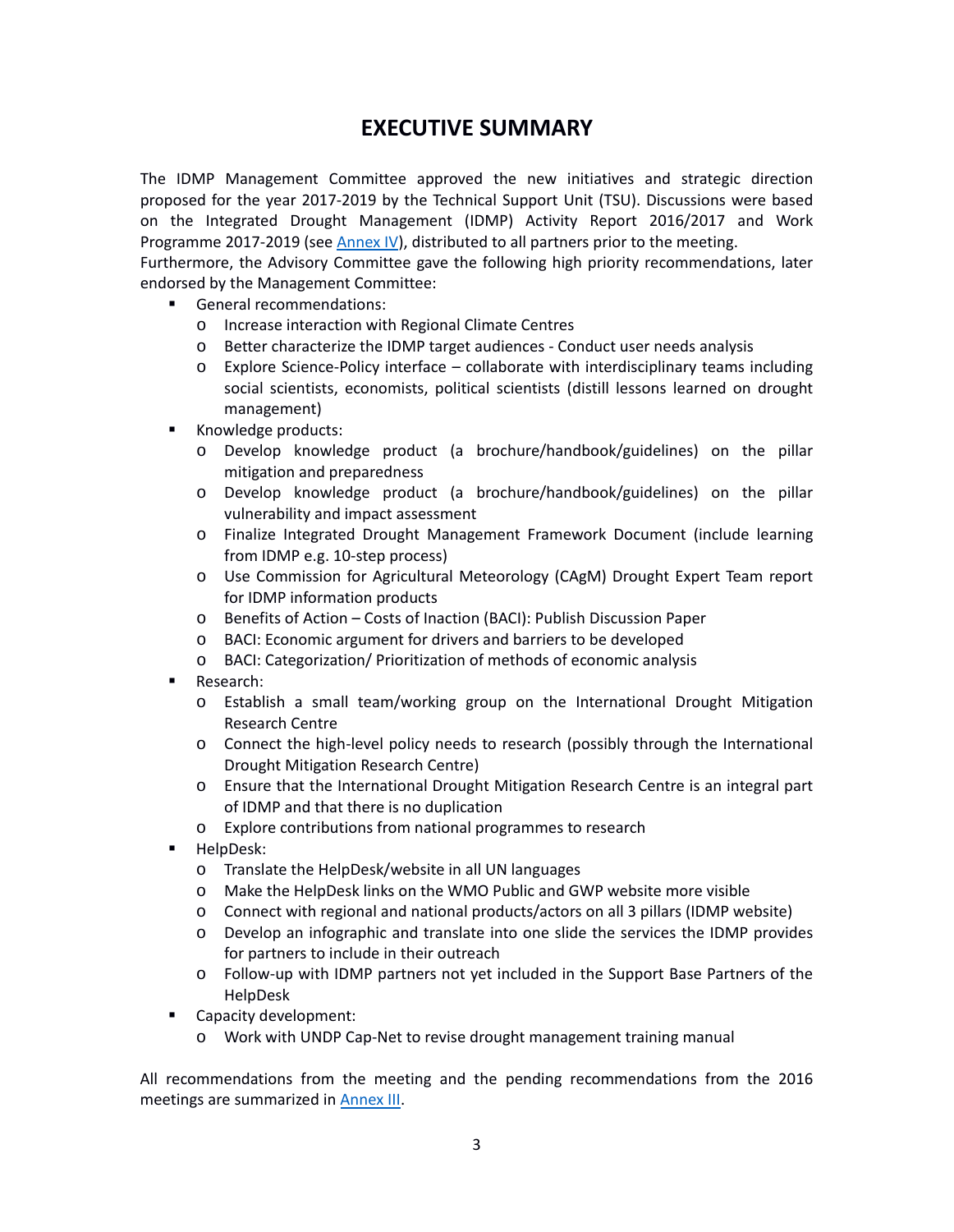# **PART I - ADVISORY COMMITTEE**

### <span id="page-3-1"></span><span id="page-3-0"></span>**1. Opening**

The meeting of the IDMP Advisory Committee (AC) was held at the World Meteorological Organization (WMO) Headquarters in Geneva, Switzerland on 6 and 7 September 2017.

At 13:40, Robert Stefanski, Head of the Technical Support Unit of IDMP and Chief of the Agricultural Meteorology Division at WMO, opened the meeting and welcomed the participants on behalf of Donald A. Wilhite, Chair of the IDMP, who was not able to attend due to commitments in the USA. After a brief self-introduction by all attendees (see List of participants in [Annex I\)](#page-12-0), it was agreed that Robert Stefanski and Frederik Pischke, member of the TSU and Senior Programme Officer at the Global Water Partnership (GWP), would replace the Chair and co-chair the meetings. An overview of the order of business clarified the structure of the meeting. The Committee adopted the agenda (see [Annex II\)](#page-14-0) with no amendments.

### <span id="page-3-2"></span>**2. Overview of activities**

Robert Stefanski, Frederik Pischke and Celine Novenario, member of the TSU and Outreach Officer at WMO, gave an [overview of the activities](http://www.droughtmanagement.info/wp-content/uploads/2017/08/1_1_IDMP_AC_Overview_2017.pdf) implemented since the last AC meeting in September 2016, in particular concerning the following:

- Background and governance structure of the programme;
- **IMPLEM** Implementation status of the recommendations made by the Advisory and Management Committees (AC/MC) during the 2016 meetings;
- Overall IDMP framework, based on HMNDP outputs and IDMP AC discussions over the past years;
- Other activities carried out by the TSU: IDMP regional programmes and initiatives, engagement in international processes/meetings, training activities and workshops, publications, outreach and Integrated Drought Management (IDM) HelpDesk;
- **EXTERERY IDMP Phase 1 (2013-2016);**
- **Work Program for the period 2017-2019.**

The presentation was followed by discussions on the following main points:

**- Handbook of Drought Indicators and Indices.** Recognizing the success of the publication and the online search tool, participants highlighted the importance of developing additional knowledge products (a brochure/handbook/guidelines) on the other two pillars (vulnerability and impact assessment, mitigation and preparedness), with a view to providing users in the field with readily usable tools. In the same vein, recommendations were made for the HelpDesk to provide advice on which indicator to use. To this purpose, practitioners should be encouraged to provide feedback on how they use these indices so that this information can be shared on the website. Moreover, attendees suggested enhancing the utility of the Handbook by adding more direct links to references and tools (for instance, software) in the [Online Tool of Drought](http://www.droughtmanagement.info/indices/)  [Indicators and Indices](http://www.droughtmanagement.info/indices/) as part of the development of the HelpDesk.

**- Climate Change Adaptation and Mitigation.** It was proposed to better connect to the communities working on these issues, such as the Climate Technology Centre & Network (CTCN) and the Global Center of Excellence on Climate Adaptation, to ensure broader outreach. Better linkage with the UN-Water Expert Group on Water and Climate Change was also recommended.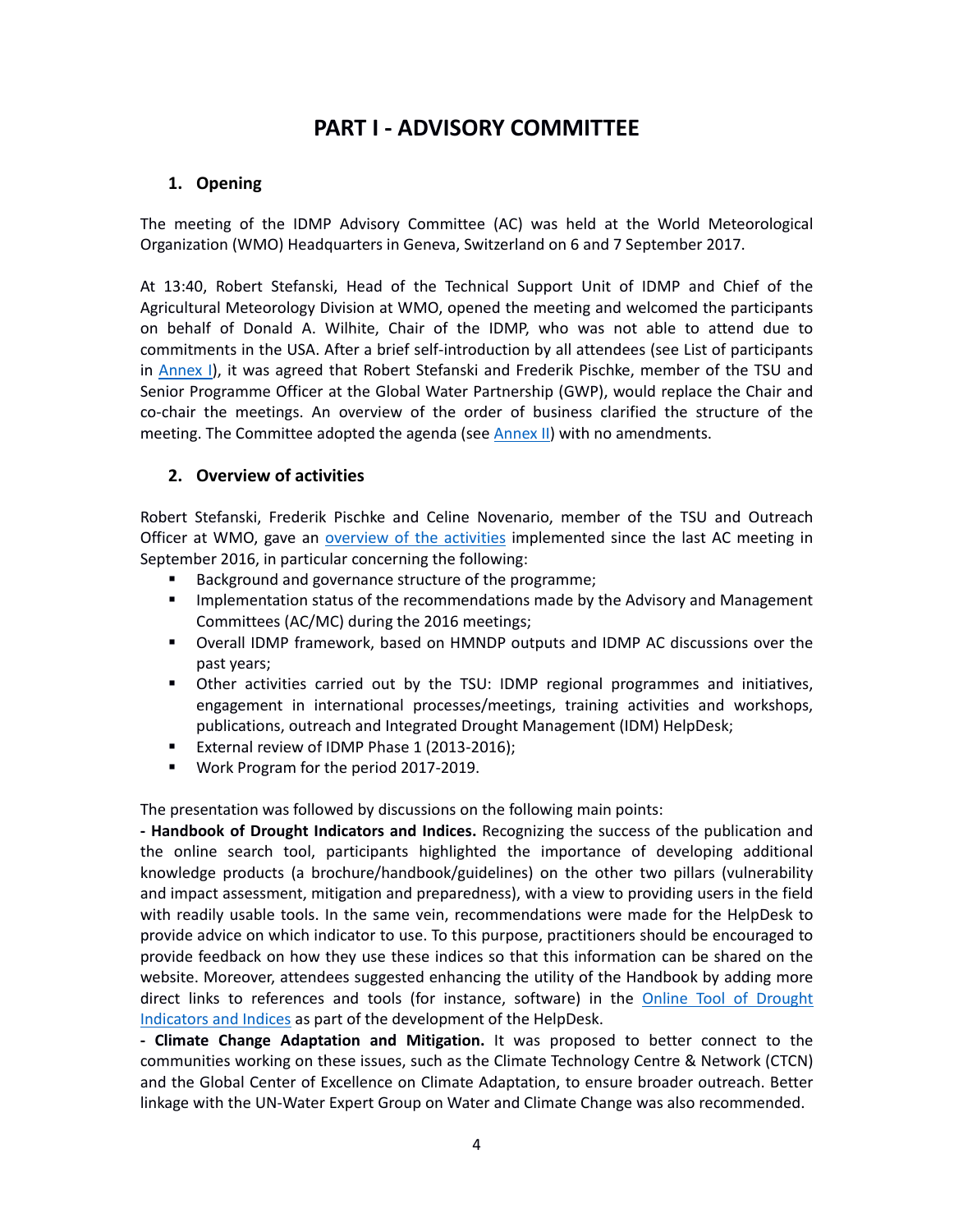**- IDM HelpDesk.** Participants stressed the necessity of making the links to the HelpDesk on WMO and GWP websites more prominent, in order to grant better visibility to the programme. Translating the HelpDesk into all UN official languages would also support this aim. Furthermore, a suggestion was formulated to add a glossary of keywords to clarify the meaning of basic words often interpreted differently from one context to another. Moreover, partners emphasized that increased interaction with the Regional Climate Centres could help promote the HelpDesk and, in general, the work of IDMP.

**- Water scarcity.** The importance of clarifying the concepts of water scarcity vis-a-vis drought was highlighted. One of the outputs of this work could be a publication on the topic in cooperation with partners.

**- External review of the IDMP Phase 1.** Starting from the conclusions of the external review, participants identified new possible directions for the next phase. Among these:

a. an assessment of IDMP target audiences and their needs and, consequently, the identification of appropriate communication channels;

b. the continuation of the search for possible synergies and funding opportunities with the private sector and finance/(re)insurance industry;

c. a stronger connection with regional and national actors on all three pillars. Proactive outreach to countries with potential needs might consist of tracking poor water management as an indication of potential problems when a drought occurs;

d. special attention to the translation of knowledge products into actions by local stakeholders. Simulation games (e.g. Drought Tournaments) could be a means to test drought management policies;

e. the exploration of Science-Policy interface through collaboration with interdisciplinary teams including social scientists, economists and political scientists.

#### <span id="page-4-0"></span>**3. Presentation and discussion of Regional Programmes**

IDMP regional project managers illustrated the activities undertaken in 2016/2017 in their regions:

- Sabina Bokal, from the Global Water Partnership Central and Eastern Europe, presented IDMP Central and Eastern Europe [\(IDMP CEE\);](http://www.droughtmanagement.info/wp-content/uploads/2017/08/1_2_IDMP-CEE_2017.pdf)
- Gerald Kairu, from the Global Water Partnership Eastern Africa, introduced IDMP Horn of Africa [\(IDMP HOA\);](http://www.droughtmanagement.info/wp-content/uploads/2017/08/1_3_IDMP-HOA_2017.pdf)
- Félicité Chabi-Gonni Vodounhessi, from the Global Water Partnership West Africa, gave an overview of IDMP Western Africa [\(IDMP WAF\);](http://www.droughtmanagement.info/wp-content/uploads/2017/08/1_4_IDMP-WAF_2017.pdf)
- Giriraj Amarnath, from the International Water Management Institute (IWMI), provided updates on the South Asia Drought Monitoring System [\(SADMS\);](http://www.droughtmanagement.info/wp-content/uploads/2017/08/1_5_South-Asia-Drought-Monitoring-System_2017.pdf)

Robert Stefanski briefly highlighted recent IDMP initiatives in [South America](http://www.droughtmanagement.info/wp-content/uploads/2017/08/1_6_South-America_2017.pdf) and in the [Pacific](http://www.droughtmanagement.info/wp-content/uploads/2017/08/1_7_Pacific-Islands_2017.pdf)  [Islands,](http://www.droughtmanagement.info/wp-content/uploads/2017/08/1_7_Pacific-Islands_2017.pdf) stressing the point that many activities are not necessarily IDMP products, but the result of partners and partnerships work. This fits into the overall strategy of presenting the IDMP as a common initiative with input from several UN Agencies – WMO, United Nations Convention to Combat Desertification (UNCCD) and the Food and Agriculture Organization of the United Nations (FAO) – and other organizations working together on drought management, and not as an entity per se.

Appreciating the many achievements at the regional level, the Committee discussed the possibility of applying the funding model used for projects in Central and Eastern Europe to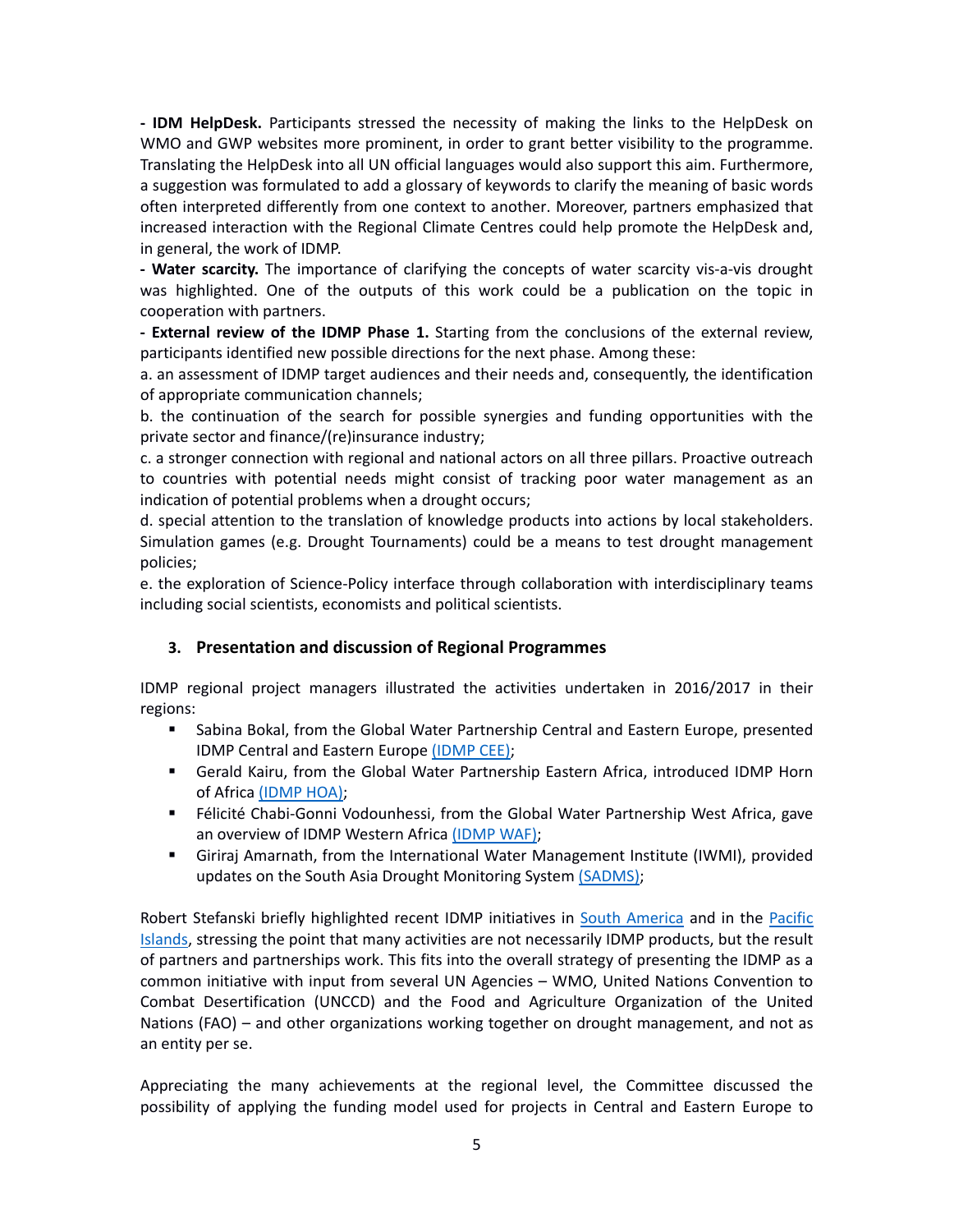other initiatives, in particular to IDMP's sister programme, the Associated Programme on Flood Management (APFM), which is experiencing some financial straits (see APFM-IDMP Joint Meeting Report). It was concluded that, although this approach works well for regional programmes aiming to deliver products at the local level, it is not appropriate for initiatives with a global scope, since it does not provide any cost-recovery for core activities.

Concerning IDMP activities in West Africa, possible synergies were identified with: United Nations University Institute for Integrated Management of Material Fluxes and of Resources (UNU-FLORES), through the work of a PhD student from Togo conducting research on irrigation and optimization; IDMP regional project on Drought Management in West Africa; and the West African Science Service Centre on Climate Change and Adapted Land Use (WASCAL).

#### <span id="page-5-0"></span>**4. Strategic issues**

#### <span id="page-5-1"></span>**UNCCD COP-13 and Bolivian Drought Conference**

Robert Stefanski informed participants that IDMP was involved in the [Latin America and the](http://www.droughtmanagement.info/wp-content/uploads/2017/08/1_8_UNCCD-BolivianDroughtConf-FAO_2017.pdf)  [Caribbean Regional Conference on Drought Management and Preparedness](http://www.droughtmanagement.info/wp-content/uploads/2017/08/1_8_UNCCD-BolivianDroughtConf-FAO_2017.pdf) that was held from 14-16 August 2017 in Santa Cruz, Bolivia. Jointly organized by UNCCD, FAO and WMO, with the support of the Ministry of Environment and Water of Bolivia, the event brought together around 60 delegates from Latin America and the Caribbean (LAC), as well as leading international experts, to identify regional drought challenges and good practices under the theme "Together against drought" ("Juntos contra la sequia"). During the conference, Antonio Magalhães, the consultant who carried out the IDMP External Review, coordinated a working group session on a White Paper setting a common strategic framework of drought preparedness for the LAC region. IDMP was also represented at the thirteenth session of the [UNCCD Conference of Parties \(COP-](http://www.droughtmanagement.info/wp-content/uploads/2017/08/1_8_UNCCD-BolivianDroughtConf-FAO_2017.pdf)[13\)](http://www.droughtmanagement.info/wp-content/uploads/2017/08/1_8_UNCCD-BolivianDroughtConf-FAO_2017.pdf) held in Ordos, China from 6-14 September 2017 by José Camacho, Scientific Officer at WMO and member of the IDMP TSU, who presented IDMP at COP-13 side events.

#### <span id="page-5-2"></span>**FAO Global Framework on Water Scarcity in Agriculture**

Robert Stefanski presented the [Global Framework on Water Scarcity in Agriculture,](http://www.droughtmanagement.info/wp-content/uploads/2017/08/1_8_UNCCD-BolivianDroughtConf-FAO_2017.pdf) now called Water Scarcity in Agriculture (WASAG), an initiative launched by FAO during a kickoff meeting held on 19-20 April 2017 in its headquarters in Rome, Italy. José Camacho and Manuel Fulchiron, Senior Network Officer at the GWP, represented the IDMP at the event. Considering WASAG Objectives and Guiding Principles, the Committee recommended that TSU explore possible synergies particularly with the IDMP regional programmes.

### <span id="page-5-3"></span>**Progress of the WMO Commission for Agricultural Meteorology (CAgM) Expert Team on Drought**

Allan Howard, from Agriculture and Agri-food Canada, updated participants on the work of the [WMO Commission for Agricultural Meteorology \(CAgM\) Expert Team on Drought.](http://www.droughtmanagement.info/wp-content/uploads/2017/08/1_8_Expert-Team-Update_2017.pdf) In particular, he summarized the group's main results and recommendations, which included: the definition of drought; drought life-cycle; the influence of heat, with special reference to the European (2003) and Russian (2010) heat waves; and drought indices. While showing the next steps for the Expert Team, he invited IDMP to provide feedback especially on the indices. Additionally, he reiterated the suggestion from the last AC meeting to incorporate or make use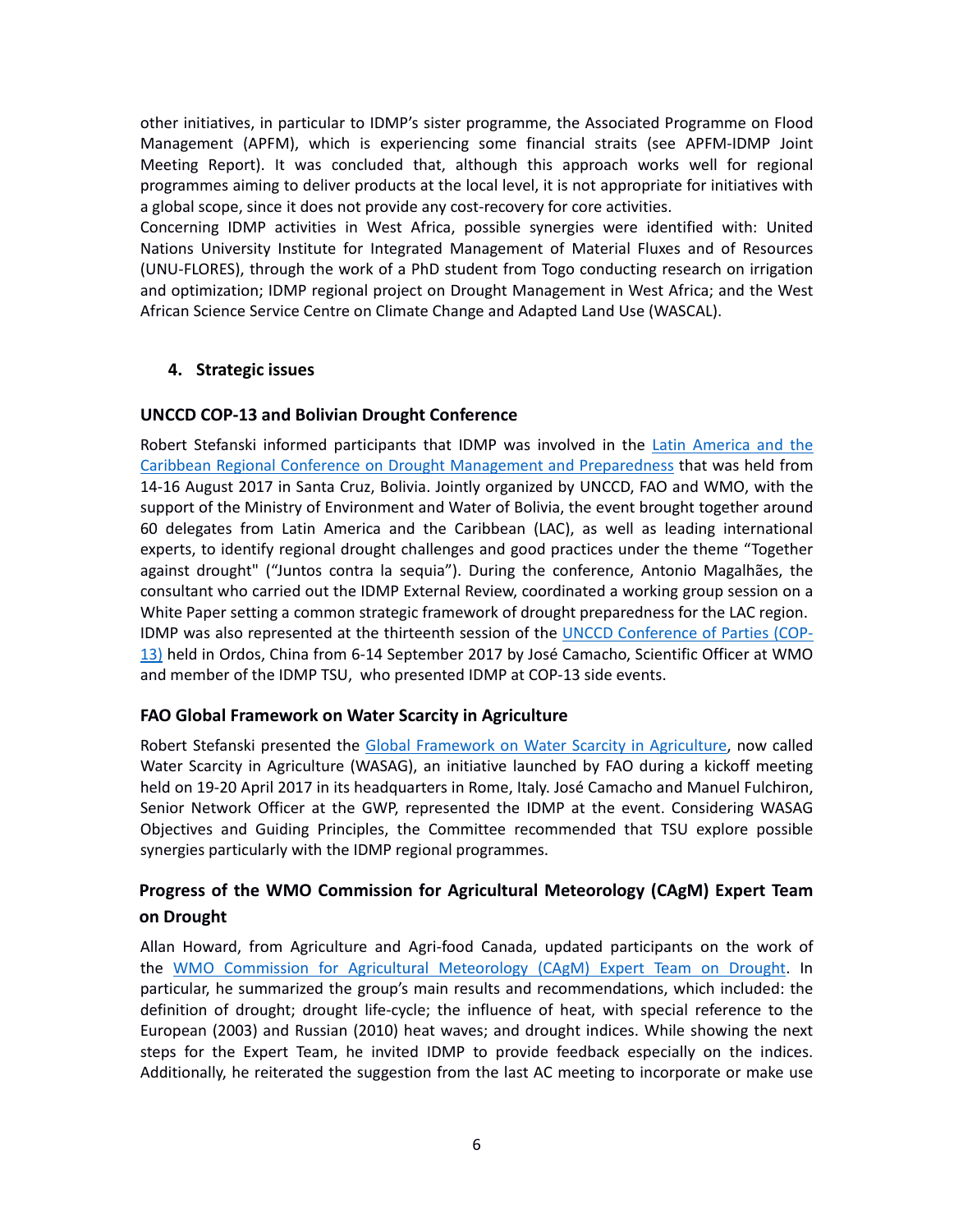of the work of WMO Commissions Working Groups and Expert Teams, for instance through infographics on the indices.

#### <span id="page-6-0"></span>**Proposed International Drought Mitigation Research Centre**

Roger Stone, from the University of Southern Queensland, introduced the proposal of an [International Drought Mitigation Research Centre](http://www.droughtmanagement.info/wp-content/uploads/2017/08/1_9_International-Drought-Mitigation-Research-Center_2017.pdf) as a key research component of the IDMP. He illustrated the rationale behind the initiative and its core issues, stressing the added value of a collaborative research framework with a focus on management systems. The Committee supported the idea of establishing the Centre as an integral part of IDMP, including the need to avoid any duplication of efforts in the field of drought management. For this reason, it suggested creating a small team or working group to further develop the initiative and explore the possibility of obtaining contributions from national programmes to research. A request was made for the Centre to become the link between high-level policy needs and research. The Committee recommended using the CAgM Drought Expert Team report for IDMP information products in order promote the common issues on the definition of drought and other issues.

#### <span id="page-6-1"></span>**5. IDM HelpDesk current status, development and partner engagement**

Robert Stefanski gave a brief overview of the [IDM HelpDesk,](http://www.droughtmanagement.info/wp-content/uploads/2017/08/2_1_IDM-HelpDesk-Presentation_2017.pdf) explaining the "Find" and "Connect" functions. The main focus was on the newly added "Ask" function, through which users can request assistance, browse the list of Support Base Partners (SBPs) and their droughtrelated activities, as well as refer to examples of questions that are usually received. Although the HelpDesk was only officially launched on 6 September 2017, IDMP TSU has already received several requests, both directly from the website and via WMO and GWP members or SBPs. Since more requests are expected, the deeper involvement of the partner organizations was solicited by Frederik Pischke, who invited them to express their opinions on how they would like to be included in the HelpDesk functionality. It was decided to continue the discussion bilaterally between each SBP and the TSU. Participants proposed developing infographics, including one that presents the HelpDesk along with a basic presentation on IDMP to promote the facility and the programme within their networks. Linking up to the Climate Technology Center and Network hosted by the United Nations Environment Programme (UNEP) and the United Nations Industrial Development Organization (UNIDO) was also suggested as a possible way to enhance visibility. Finally, the AC advised creating an FAQ section including links to guidelines and materials related to the most common questions so that users do not always have to complete the "Ask" form but can find answers to common questions already on the website.

### <span id="page-6-2"></span>**6. Drought Mitigation and Preparedness: Benefits of Action and Costs of Inaction – current status of work and way forward**

Frederik Pischke provided some background on the publication [Benefits of Action and Costs of](http://www.droughtmanagement.info/wp-content/uploads/2017/08/2_2_BACI-Introduction_2017.pdf)  [Inaction \(BACI\),](http://www.droughtmanagement.info/wp-content/uploads/2017/08/2_2_BACI-Introduction_2017.pdf) followed by Natalia Limones, from the World Bank, who gave a presentation on the [current status of work and way forward.](http://www.droughtmanagement.info/wp-content/uploads/2017/08/2_3_BACI-Status-and-Way-Forward.pdf) She described in detail the outcome of the Workshop "Drought Mitigation & Preparedness: Benefits of Action & Costs of Inaction", held on 26-27 April 2017 in Washington, DC and the development of the Discussion Paper on a Drought Risk Management Framework in Support of BACI for the Drought Mitigation & Preparedness work stream. All partners were invited to bring to the TSU's attention any case study, presentation or article that could be relevant and worth adding to the work stream. While appreciating what had been developed so far, the AC highlighted some fields of research that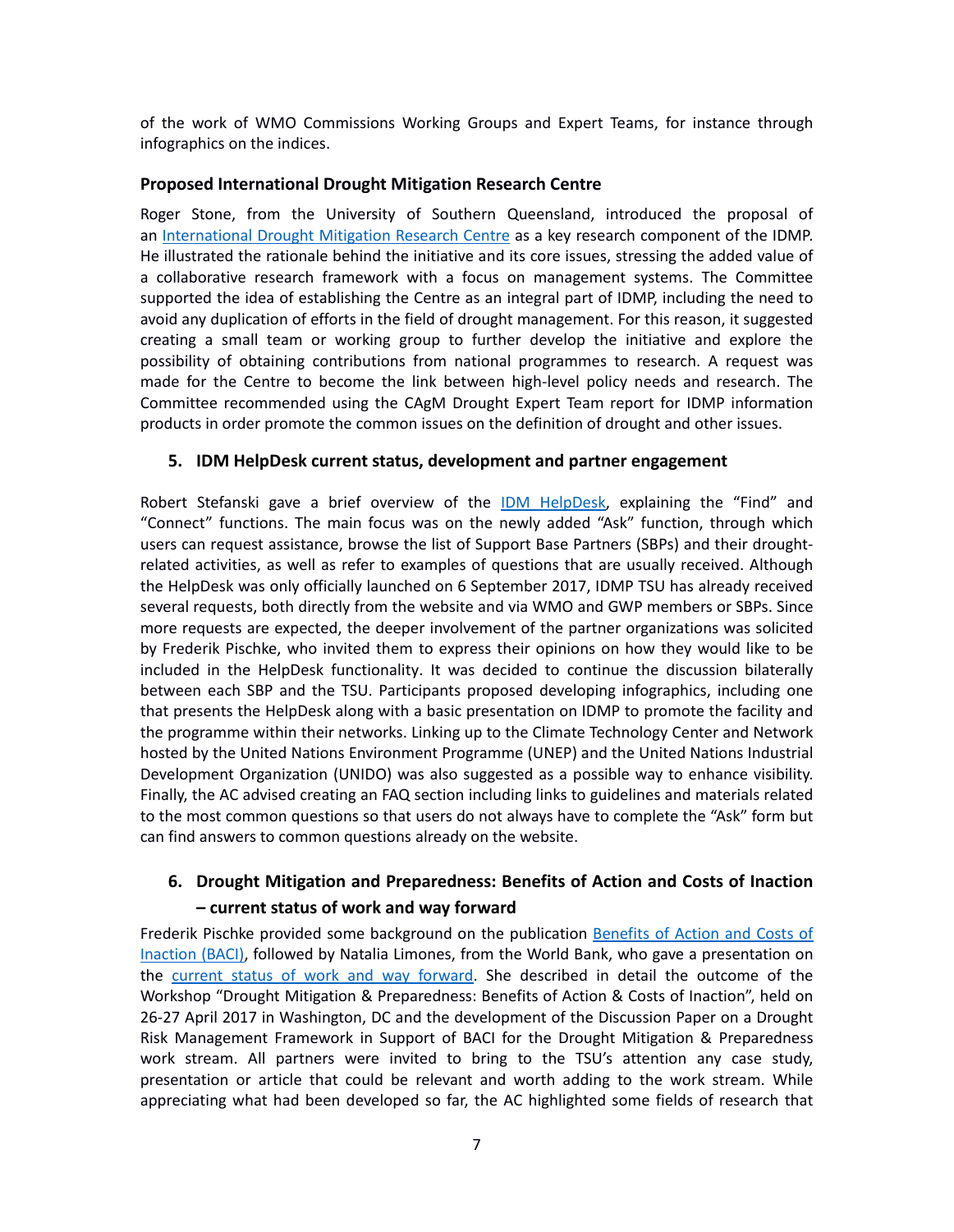should be integrated or would require a more detailed study. Among these were: legal aspects (drought management laws or regulations), communication and dissemination to local stakeholders (i.e. how to reach out to communities), political costs of inaction (for example, corruption, institutional resistance), long-term costs of inaction (e.g. impacts on ecosystems and biological diversity, etc.), and economic arguments for drivers and barriers. Moreover, it was recommended that a categorization/prioritization of methods of economic analysis be included, together with a collection of best practices that could be applied by countries.

#### <span id="page-7-0"></span>**7. Marketplace of IDMP partners: 1-minute pitch to introduce partners' initiatives**

Participants were given the opportunity to present in 1-2 minutes activities undertaken by their organizations that could be of interest to the other members of the AC. The following table summarizes the initiatives that were mentioned during the session:

| <b>PRESENTER</b>                       | <b>INITIATIVE</b>                                                                                                                                   |
|----------------------------------------|-----------------------------------------------------------------------------------------------------------------------------------------------------|
| Peter Bjornsen (UNEP)                  | <b>Flood &amp; Drought Management Tools</b>                                                                                                         |
| Roger Pulwarty (NOAA)                  | <b>Risk Nexus Initiative</b>                                                                                                                        |
| Marc Svoboda (NDMC)                    | International RDMS activities in the Middle East and North Africa,<br>Caribbean, Brazil, Czech Republic and the Greater Horn of Africa              |
| Juan Carlos Centeno<br>(CONAGUA)       | <b>PRONACOSE Mexican Multivariate Drought Monitor (MoSeMM)</b><br>and Strategic Drought Risk Management                                             |
| Mario Lopez (IMTA)                     | <b>Mexico's Drought Persistence Monitor (MPSMx)</b><br><b>UNESCO Category 2 Centre on Water Security</b>                                            |
| Alexander Belokurov<br>(UNECE)         | <b>UNECE Water Convention</b><br>Global Workshop on Climate Change Adaptation with a focus on<br>water scarcity and droughts (11-12 December 2017). |
| Hwrin Kim (CHy and<br>MOLIT)           | <b>MOLIT Water Management Information System (WAMIS)</b>                                                                                            |
| Dasarath JAYASURIYA<br>(BoM)           | Seamless Water Forecasting initiative                                                                                                               |
| Paul Barbosa (JRC)                     | <b>JRC Drought Observatories</b>                                                                                                                    |
| Gregor Gregoric (DMCSEE)               | DRIDanube project                                                                                                                                   |
| Robert Stefanski (WMO)                 | CagM Soil Moisture Demonstration Project                                                                                                            |
| Tamara Avellan (UNU-<br><b>FLORES)</b> | Remote Sensing for Monitoring Water Use and Stress in Savannas<br>Handbook                                                                          |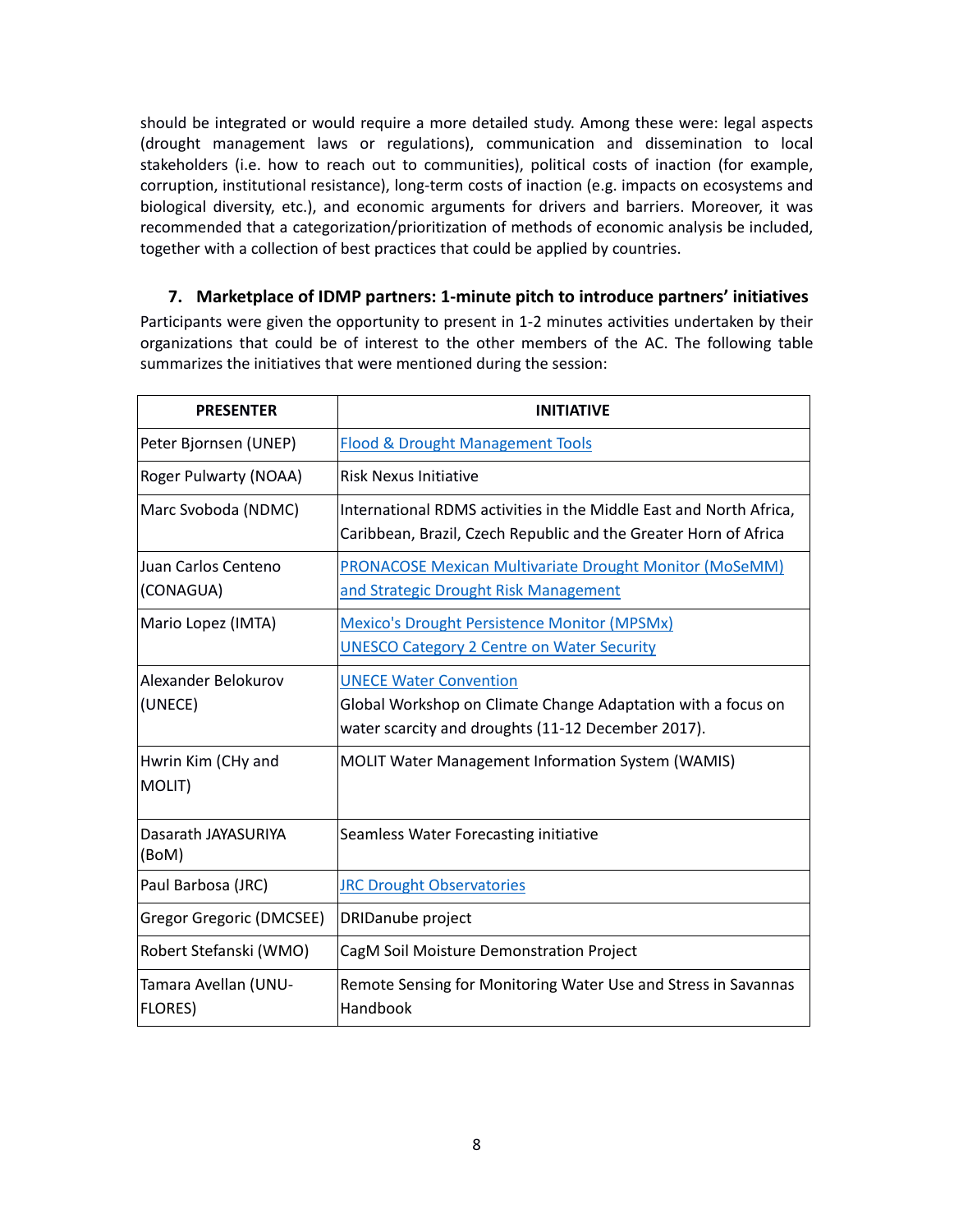#### <span id="page-8-0"></span>**8. Wrap-up**

#### <span id="page-8-1"></span>**Recommendations and Final Review of Future Activities**

Frederik Pischke recapped the recommendations formulated by the AC over two days of discussions and invited participants to indicate the level of priority that should be assigned to them in the implementation phase 2017/2018 (see *Annex III*). Several additional comments were provided, concerning the necessity to:

- involve and liaise with new partners such as the WMO Regional Climate Centres and the UNESCO Centre for Water Security in Mexico;
- explore engaging the public more actively, for instance through crowd-sourcing;
- explore opportunities to involve different industries (e.g. food processor industry, food transportation industry) in the preparedness phase, selecting the most promising sector;
- re-visit the evaluation metric starting from the 10-step approach. This would also contribute to the strengthening of the Climate Mitigation and Adaptation link;
- avoid treating drought as a weather extreme, which prevents drought management being addressed through long-term planning;
- create a roster of players in the drought spectrum that could take part in IDMP activities;
- establish an SBPs forum or a forum of actors working on drought issues where partners can inform each other on the initiatives that they are carrying out and events where IDMP could be promoted.

#### <span id="page-8-2"></span>**Selection of partners for Management Committee**

The selection of the representatives of the partners for the Management Committee was postponed to after lunch to allow participants to discuss the issue during the break.

#### <span id="page-8-3"></span>**Summary**

Frederik Pischke summarized the main recommendations of the AC, to be further discussed and endorsed by the Management Committee in the afternoon. Robert Stefanski thereupon closed the meeting, thanking participants for their participation on behalf of WMO and GWP and expressing the wish to continue working together.

At 11:59 of 7 September 2017, the Advisory Committee meeting adjourned.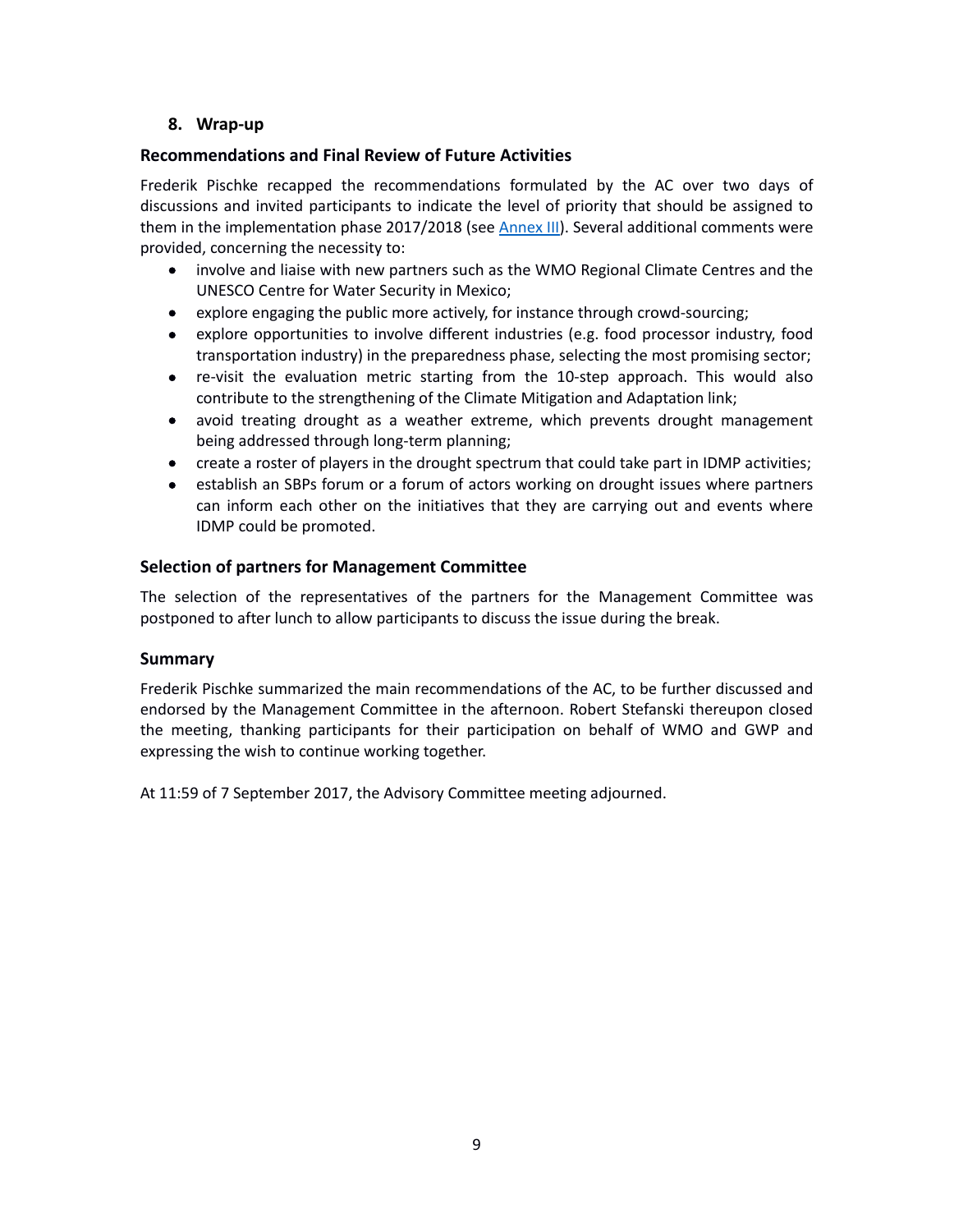# **PART II - MANAGEMENT COMMITTEE**

#### <span id="page-9-0"></span>**1. Opening**

<span id="page-9-1"></span>The meeting of the IDMP Management Committee (MC) was held at the WMO Headquarters in Geneva, Switzerland on 7 September 2017. It was co-chaired by Robert Stefanski and Frederik Pischke, temporarily replacing Donald A. Wilhite, the Chair of the IDMP. The meeting started at around 13:30.

#### **Selection of partners for Management Committee**

In compliance with IDMP Operational Guidelines, the Advisory Committee selected Mark Svoboda, from the U.S. National Drought Mitigation Center (NDMC), and Roger Stone, from the University of Southern Queensland, as representatives of the partners in the MC. Financial partners were represented by Eelco Van Beek, for GWP; Robert Stefanski, for WMO; and Roger Pulwarty, for the U.S. National Oceanic and Atmospheric Administration (NOAA).

### <span id="page-9-2"></span>**2. Discussion of progress on implementation of IDMP activities for the year 2016/2017**

Frederik Pischke showed the progress made during 2016/2017 in the implementation of the recommendations from AC/MC 2016, as reported in the [Activity Report 2016-2017](http://www.droughtmanagement.info/wp-content/uploads/2017/08/IDMP-Activity-Report-2016-2017-Work-Programme-2017-2019.pdf) (pp. 6-9). Discussions arose concerning:

- Dialogue with insurance organizations. Frederik Pischke explained that conversations are ongoing with Insurance alliances about the possibility to fund drought risk mitigation actions. Furthermore, a Paper on Insurance is being developed by the GWP Technical Committee, with the aim of providing an overview of the arguments in favour of and against insurance; its completion is foreseen within the next six months. An interesting basis for comparison in this field is the work being done by NOAA to set up the Caribbean Risk Insurance Facility.
- IDM Framework Document and tools on drought impact assessment and vulnerability assessment will be given high priority. Participants exhorted the TSU to ensure that the Framework Document is consistent with all other activities.
- UNDP Cap-Net training manual on drought management. Having already utilized this material in their workshops, the IDMP Regional Programmes in Africa suggested that it should be adapted to local contexts. The MC also recommended tailoring the manual to the three pillars of IDM and connecting to existing capacity-building resources of partner organizations.
- Linkage between IDMP activities at the global and at the regional level. Noticing that the relationship between the regional and global levels could be strengthened, the Committee requested the TSU to continue improving the connection between them, making use of the work on the ground to inform initiatives at a global level. It was therefore proposed that all partners, including SBPs and the Regional Programmes, identify activities at both levels where one could support the other.

It was agreed that a table listing all pending issues would be prepared and circulated with the Meeting Report.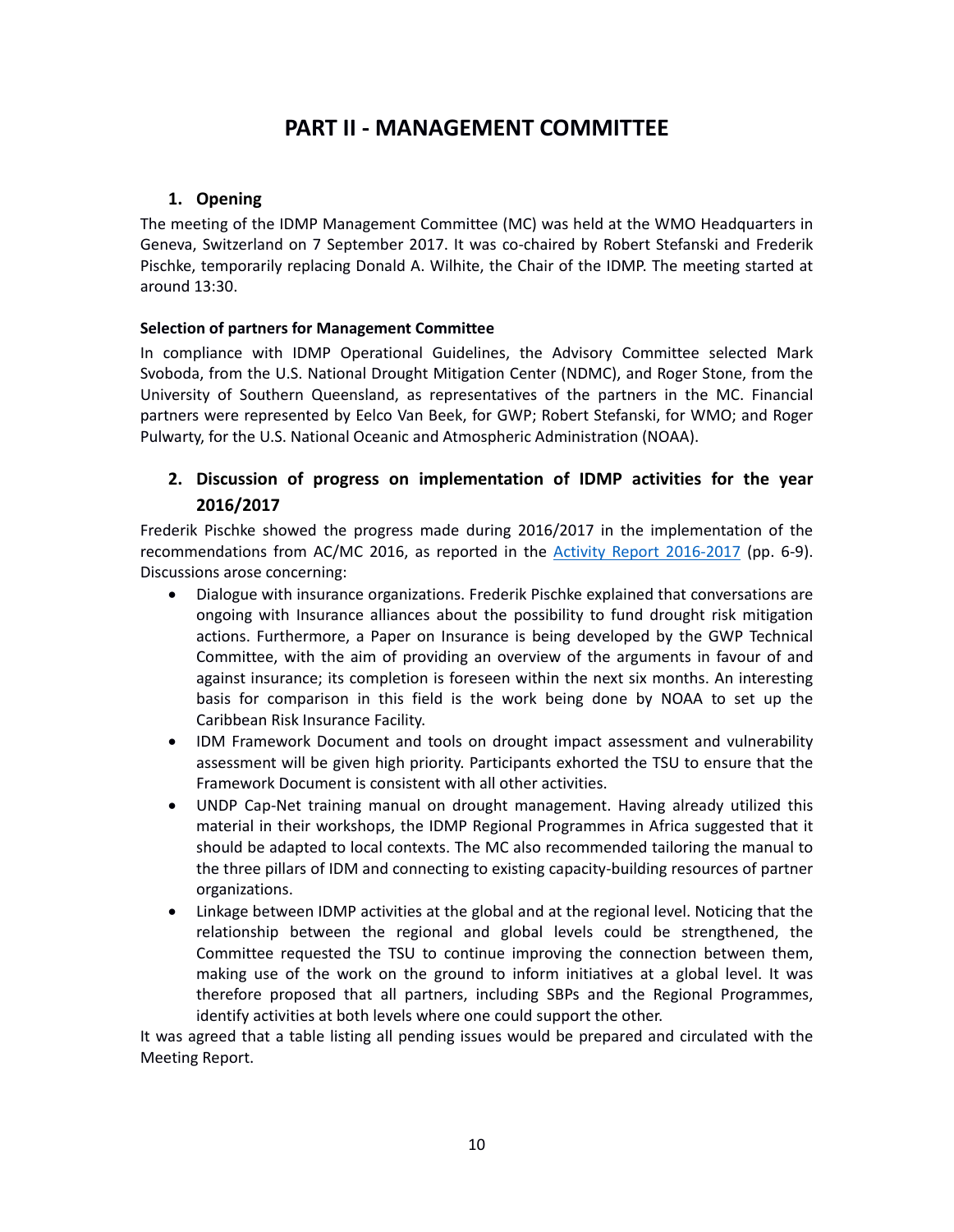#### **3. Oversight recommendations from Management Committee**

<span id="page-10-0"></span>The Management Committee reviewed and endorsed the [recommendations](#page-17-0) formulated by the Advisory Committee, setting an order of priority for their implementation. Some additional remarks were formulated, which resulted in the following overall recommendations:

- **Knowledge products.** Partner organizations should be more deeply involved in the development and promotion of knowledge products. Moreover, their dissemination should include the use of interactive communication channels, like online tools, games or videos/tutorials.
- **Research Centre**. A working group would be established to discuss the proposed International Drought Mitigation Research Centre by teleconference or on the sidelines of other meetings/events. The possibility to design the research institute as a distributed centre or a network, rather than a physical facility, should be taken into consideration.
- **HelpDesk**. The translation of the HelpDesk into Spanish and French should be initiated as soon as it is finalized, starting from more static sections. Moreover, the user needs analysis should be conducted with the support of partners, who could assess their networks.
- **Capacity development**. Recognizing the added value that simulation games could bring to IDMP capacity-building activities, especially in terms of networking and thinking through at country or basin level, the MC suggested testing their use in regional programmes. To support this attempt, NDMC will provide a paper about the different methodologies to conduct simulation games.

#### **4. Discussion of governance arrangements / engagement of partners**

<span id="page-10-1"></span>Referring to the IDMP Operational Guidelines enclosed to the Activity [Report 2016-2017,](http://www.droughtmanagement.info/wp-content/uploads/2017/08/IDMP-Activity-Report-2016-2017-Work-Programme-2017-2019.pdf) Robert Stefanski reminded participants of the governance structure of the programme, the status of Support Base Partners and the conditions of the Financial Partners. He also updated the Committee about the ongoing negotiations with FAO. In June 2017, a revised Memorandum of Understanding was signed, strengthening cooperation between WMO and FAO, mainly in the framework of the Global Framework on Water Scarcity in Agriculture and references to IDMP. Finally, he encouraged partners to further engage in IDMP activities, highlighting that their contribution would be recognized through, inter alia, the use of their logo on all initiatives implemented with their support.

#### **5. Presentation of financial report 2016 and 2017**

<span id="page-10-2"></span>Frederik Pischke illustrated the Expenditure Report for the period January-December 2016. Partners were invited to provide their expenditures, so that the substantive support from partners could also be recognized in the financial reporting.

A tentative budget for the year 2018 was presented, based on an estimated budget and on the activities foreseen in the [Work Programme 2017-2019.](http://www.droughtmanagement.info/wp-content/uploads/2017/08/IDMP-Activity-Report-2016-2017-Work-Programme-2017-2019.pdf) It was suggested that the major reduction predicted in regional activities could be compensated by a focus on resource mobilization and with better involvement of the Regional Climate Centres.

#### **6. Staffing situation and liaison with APFM**

<span id="page-10-3"></span>The staffing situation of the TSU was described to the Committee, including the co-location of some staff to both IDMP and APFM. In brief, the TSU depends on part-time staff from WMO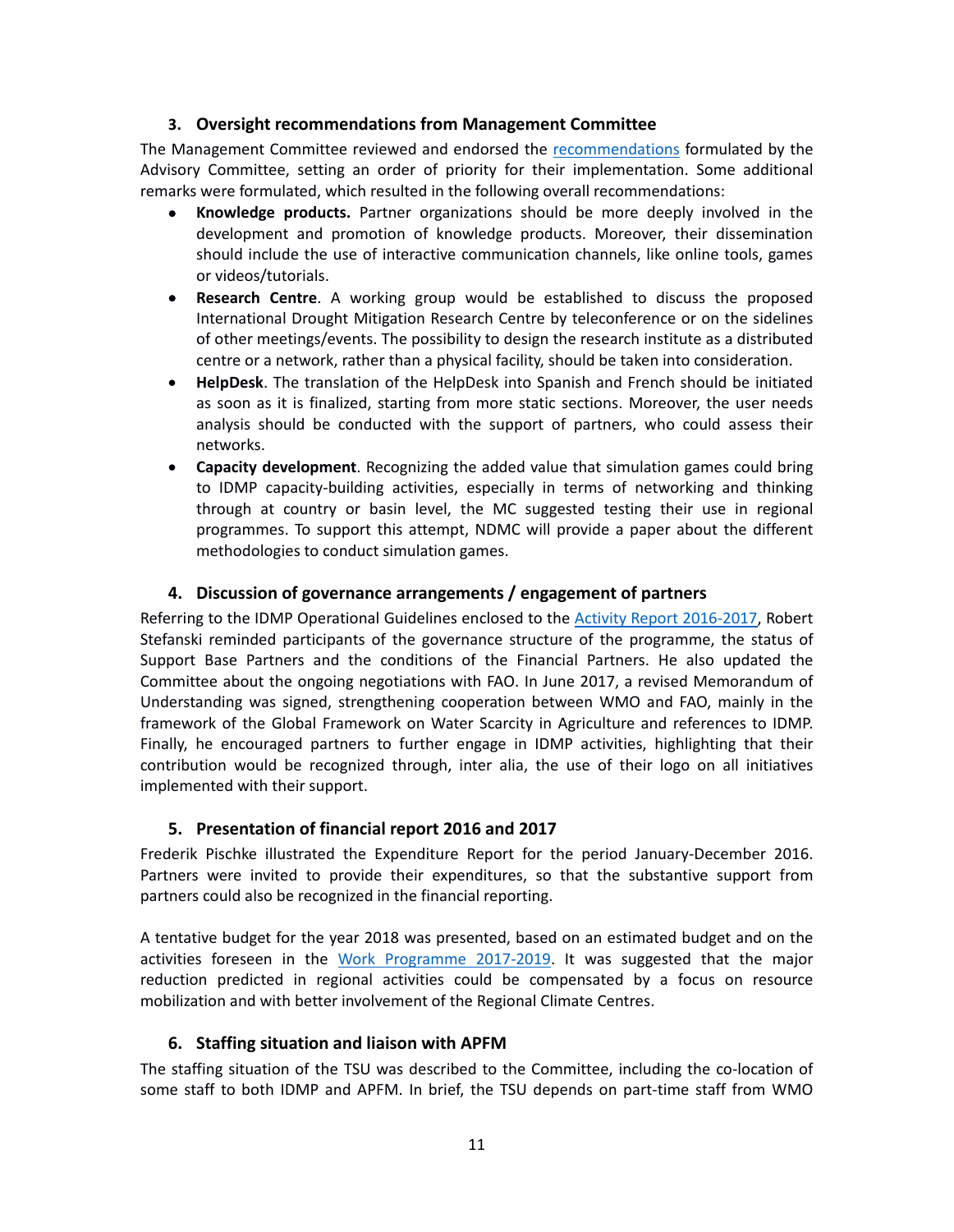(Head of TSU, Outreach Officer and Scientific Officer) and GWP (Senior Programme Officer) based at WMO. Additionally, IDMP liaises with WMO Commissions and Working Groups, including those not strictly related to its focus. In light of this, the MC recommended reinforcing the linkage to the Global Framework for Climate Services (GFCS) through the Commission for Climatology (CCl).

### <span id="page-11-0"></span>**7. Medium and longer-term funding situation**

In view of the reduction of funds due to the end of the support by Environment Canada, the MC discussed several funding opportunities in the medium and long-term for IDMP. These included: the Green Climate Fund, the Adaptation Fund, the Climate Risk and Early Warning Systems initiative (CREWS), the Global Facility for Disaster Reduction and Recovery (GFDRR), and the Australian Government (through the SBP University of Southern Queensland). Other potential financial contributors could be identified thanks to a mapping exercise of donor opportunities conducted by GWP. Participants also proposed linking IDMP to other initiatives in order to obtain shared funding, as well as to make the case to other UN or governmental agencies, like the Korea Water Resources Corporation (K-water). A meeting on international cooperation organized by the Korea Meteorological Administration (KMA) at the end of the year was pointed out as an opportunity to seek donors for core activities. The Committee recognized that, to obtain financial support through calls for proposals, IDMP should enlarge the scope of its projects to include gender and vulnerable population issues.

## <span id="page-11-1"></span>**8. Consideration and decision of action plan/activities for the year 2017/2018 and 2017-2019 Work Programme as recommended by the Advisory Committee Meeting**

Robert Stefanski reminded the participants that the [Work Programme for 2017-2019](http://www.droughtmanagement.info/wp-content/uploads/2017/08/IDMP-Activity-Report-2016-2017-Work-Programme-2017-2019.pdf) is a living document that will be complemented based on the AC and MC recommendations.

## <span id="page-11-2"></span>**9. Concluding remarks**

Robert Stefanski closed the meeting thanking all participants for their valuable contribution to the discussions. He reminded them that the AC/MC meetings reports would be available by the end of September and invited partners to provide comments. Eelco Van Beek, on behalf of GWP, also expressed his gratitude to the SBPs for their input and to the TSU for its work and for chairing the Committee. This being his last meeting due to his forthcoming retirement, Byong Lee, President of the WMO Commission for Agricultural Meteorology, took the occasion to give his compliments to IDMP for the many important achievements and wished best results in the future.

The meeting adjourned at 16:00 on 7 September 2017.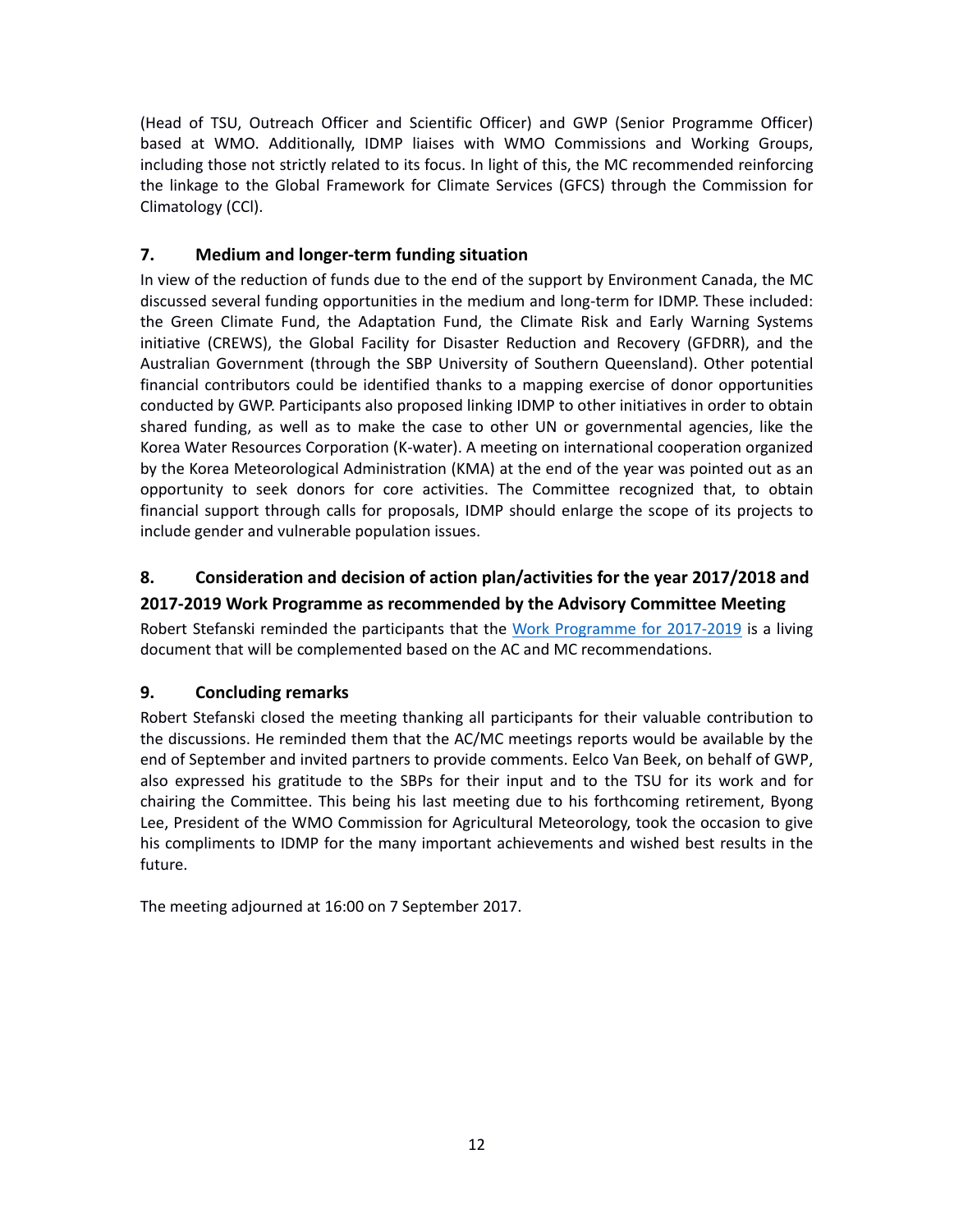# **ANNEX I – LIST OF PARTICIPANTS**

## **IDMP Advisory and Management Committee Meetings 6-7 September 2017**

<span id="page-12-0"></span>

| <b>ORGANIZATION</b>                       | <b>NAME</b>               | <b>E-MAIL</b>                   |
|-------------------------------------------|---------------------------|---------------------------------|
| Global Water Partnership (GWP)            | Eelco VAN BEEK            | eelco.vanbeek@deltares.nl;      |
|                                           |                           | eelcovbeek@gmail.com            |
| Agriculture and Agri-Food                 | Allan HOWARD              | Allan.Howard@agr.gc.ca          |
| Canada/Agriculture et                     |                           |                                 |
| Agroalimentaire Canada                    |                           |                                 |
| Australian Bureau of Meteorology<br>(BoM) | Dasarath JAYASURIYA       | d.jayasuriya@bom.gov.au         |
| <b>Deltares</b>                           | <b>Cees VAN DE GUCHTE</b> | cees.vandeguchte@deltares.nl    |
| Drought Management Centre for             | <b>Gregor GREGORIC</b>    | gregor.gregoric@gov.si          |
| Southeastern Europe (DMCSEE)              |                           |                                 |
| European Joint Research Centre (JRC)      | Paulo BARBOSA             | paulo.barbosa@ec.europa.eu      |
| Instituto Mexicano de Tecnología del      | Mario LOPEZ               | mario_lopezperez@tlaloc.imta.mx |
| Agua (IMTA)                               |                           |                                 |
| <b>International Rainwater Harvesting</b> | Marc SYLVESTRE            | marc.sylvestre@irha-h2o.org     |
| Alliance (IRHA)                           |                           |                                 |
| <b>International Water Management</b>     | Giriraj AMARNATH          | A.Giriraj@cgiar.org             |
| Institute (IWMI)                          |                           |                                 |
| National Integrated Drought               | Roger PULWARTY            | Roger.pulwarty@noaa.gov         |
| Information System (NIDIS) Climate        |                           |                                 |
| Program (NOAA);                           |                           |                                 |
| World Meteorological Organization         |                           |                                 |
| (WMO) Commission for Climatology          |                           |                                 |
| (CCI)<br>National Water Commission of     | Juan Carlos CENTENO       | juan.centeno@conagua.gob.mx     |
| Mexico (CONAGUA)                          | <b>ALVAREZ</b>            |                                 |
| The World Bank                            | Natalia LIMONES           | nlimones@worldbank.org          |
| <b>UNECE Water Convention</b>             | Alexander BELOKUROV       | Alexander.BELOKUROV@unece.org   |
| <b>United Nations Environment</b>         | Peter BJORNSEN            | pkb@dhigroup.com                |
| Programme (UNEP)                          |                           |                                 |
| University of Southern Queensland         | Roger STONE               | Roger.Stone@usq.edu.au          |
| UNU Institute for Integrated              | Tamara AVELLAN            | avellan@unu.edu                 |
| Management of Material Fluxes and         |                           |                                 |
| of Resources (UNU-FLORES)                 |                           |                                 |
| U.S. National Drought Mitigation          | Mark SVOBODA              | msvoboda2@unl.edu               |
| Center (NDMC)                             |                           |                                 |
| World Meteorological Organization         | <b>Harry LINS</b>         | chy.president@gmail.com         |
| (WMO), Commission for Hydrology           |                           |                                 |
| (CHy)                                     |                           |                                 |
| World Meteorological Organization         | Hwrin KIM                 | hydro@korea.kr                  |
| (WMO), Commission for Hydrology           |                           |                                 |
| (CHy)                                     |                           |                                 |
| World Meteorological Organization         | Byong-lyol LEE            | blleesnu@snu.ac.kr              |
| (WMO), Commission for Agricultural        |                           |                                 |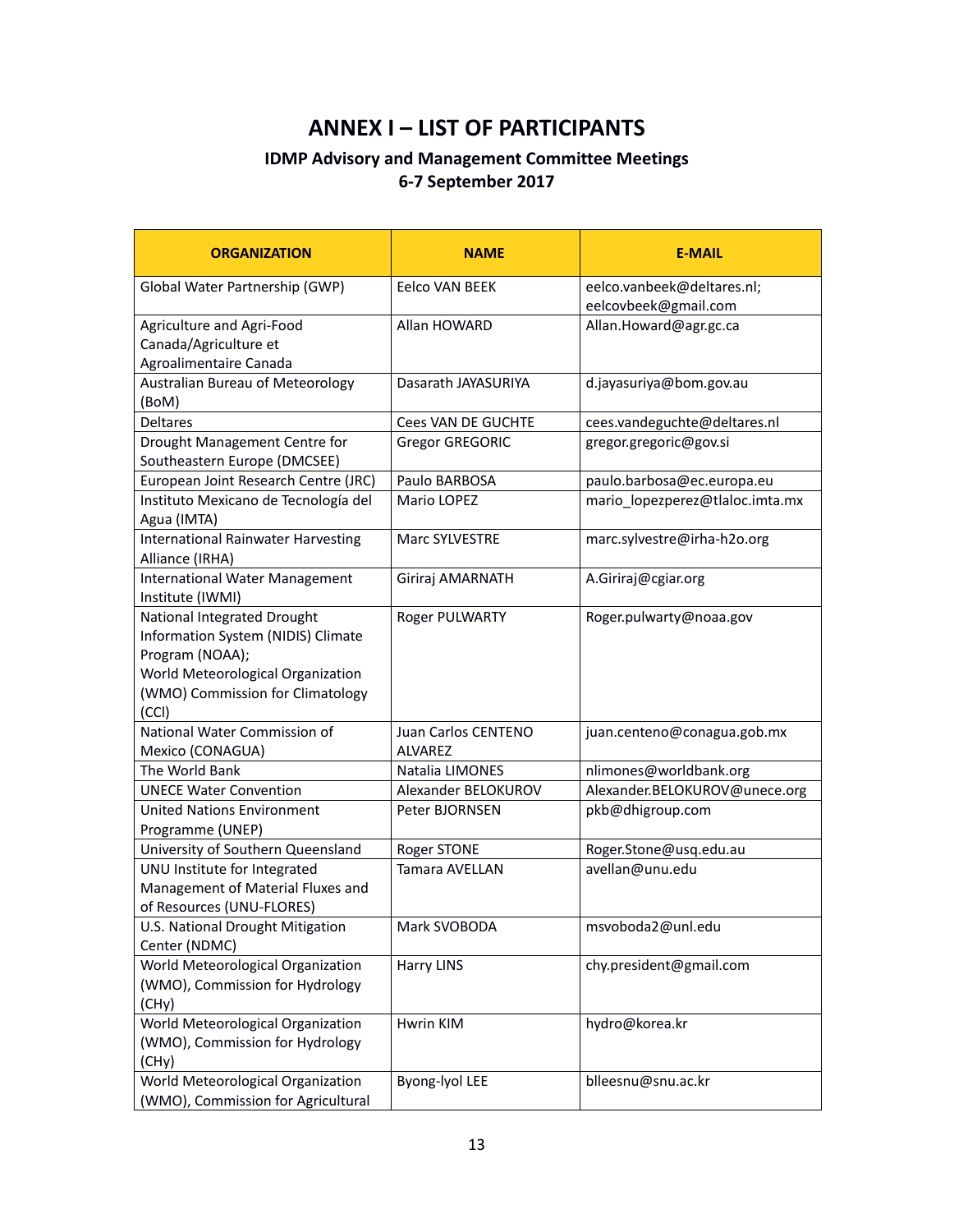| Meteorology (CAgM)                    |                         |                                 |
|---------------------------------------|-------------------------|---------------------------------|
| Global Water Partnership Central and  | Sabina BOKAL            | sabina.bokal@gwpcee.org         |
| Eastern Europe, IDMP CEE              |                         |                                 |
| Global Water Partnership Eastern      | <b>Gerald KAIRU</b>     | gerald.kairu@gwpea.org          |
| Africa, IDMP HOA                      |                         |                                 |
| Global Water Partnership West Africa, | Felicité VODOUNHESSI    | felicite.vodounhessi@gwpao.org; |
| <b>IDMP WAF</b>                       |                         | felicite.cgv@gmail.com          |
| Global Water Partnership (GWP)        | <b>Frederik PISCHKE</b> | frederik.pischke@gwp.org        |
| Global Water Partnership (GWP)        | Isabel RIBOLDI          | isabelriboldi@gmail.com         |
| World Meteorological Organization     | <b>Robert STEFANSKI</b> | rstefanski@wmo.int              |
| (WMO)                                 |                         |                                 |
| World Meteorological Organization     | Celine NOVENARIO        | cnovenario@wmo.int              |
| (WMO)                                 |                         |                                 |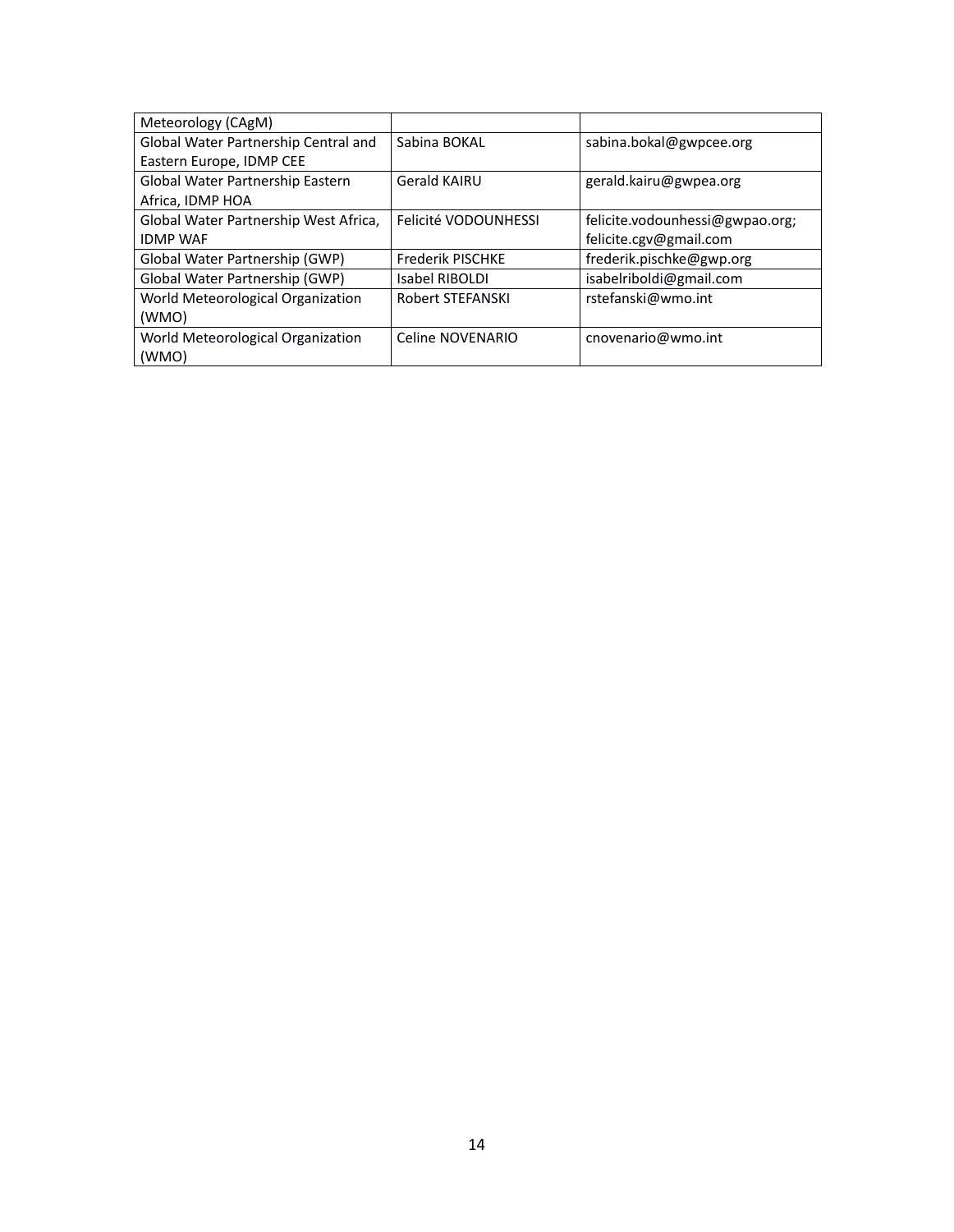# **ANNEX II – AGENDA**

#### <span id="page-14-0"></span>**Advisory Committee Meeting of the Integrated Drought Management Programme (IDMP)**

#### **Wednesday, 06 September 2017, 13:30 – 17:30 and Thursday, 07 September 2017, 09:00 – 12:00**

**Venue:** WMO; 7bis, avenue de la Paix; CH-1211 Genève Meeting Room: Press Room, ground floor in the WMO building

| $\sim$ $\sim$ ,<br><b>Time</b> | <b>Item</b>                                                                                                                                                                                                                                                                                                                     |
|--------------------------------|---------------------------------------------------------------------------------------------------------------------------------------------------------------------------------------------------------------------------------------------------------------------------------------------------------------------------------|
| $13:30 - 14:00$                | Welcome, round of introduction, adoption of agenda                                                                                                                                                                                                                                                                              |
| $14:00 - 15:00$                | Overview of activities<br>(Presentation by IDMP Technical Support Unit)<br>Overview of the follow-up of the recommendations of the 2016 IDMP<br><b>Management Committee Meeting</b><br>Overview of activities in 2016/2017<br>External Review of the IDMP phase 1 (2013-2016)<br>٠<br>Overview of 2017-2019 Work Programme<br>٠ |
| $15:00 - 15:30$                | Tea/ Coffee break                                                                                                                                                                                                                                                                                                               |
| $15:30 - 16:30$                | Presentation and Discussion of Regional Programmes<br>(10-minute presentation each followed by discussion)<br><b>IDMP Central and Eastern Europe</b><br>٠<br><b>IDMP Horn of Africa</b><br>٠<br><b>IDMP West Africa</b><br>South Asia Drought Monitoring System<br>South America<br>٠<br>Pacific Islands<br>٠                   |
| $16:30 - 17:00$                | Strategic issues:<br>Progress of the WMO Commission for Agricultural Meteorology<br><b>Expert Team on Drought</b><br>UNCCD COP-13 and Bolivian Drought Conference<br>٠<br>FAO Global Framework on Water Scarcity in Agriculture<br>٠.<br>Proposed International Drought Mitigation Centre<br>٠                                  |
| $17:00 - 17:30$                | Marketplace of IDMP partners: 1-minute pitch to introduce partners'<br>initiatives                                                                                                                                                                                                                                              |

#### **Wednesday, 06 September**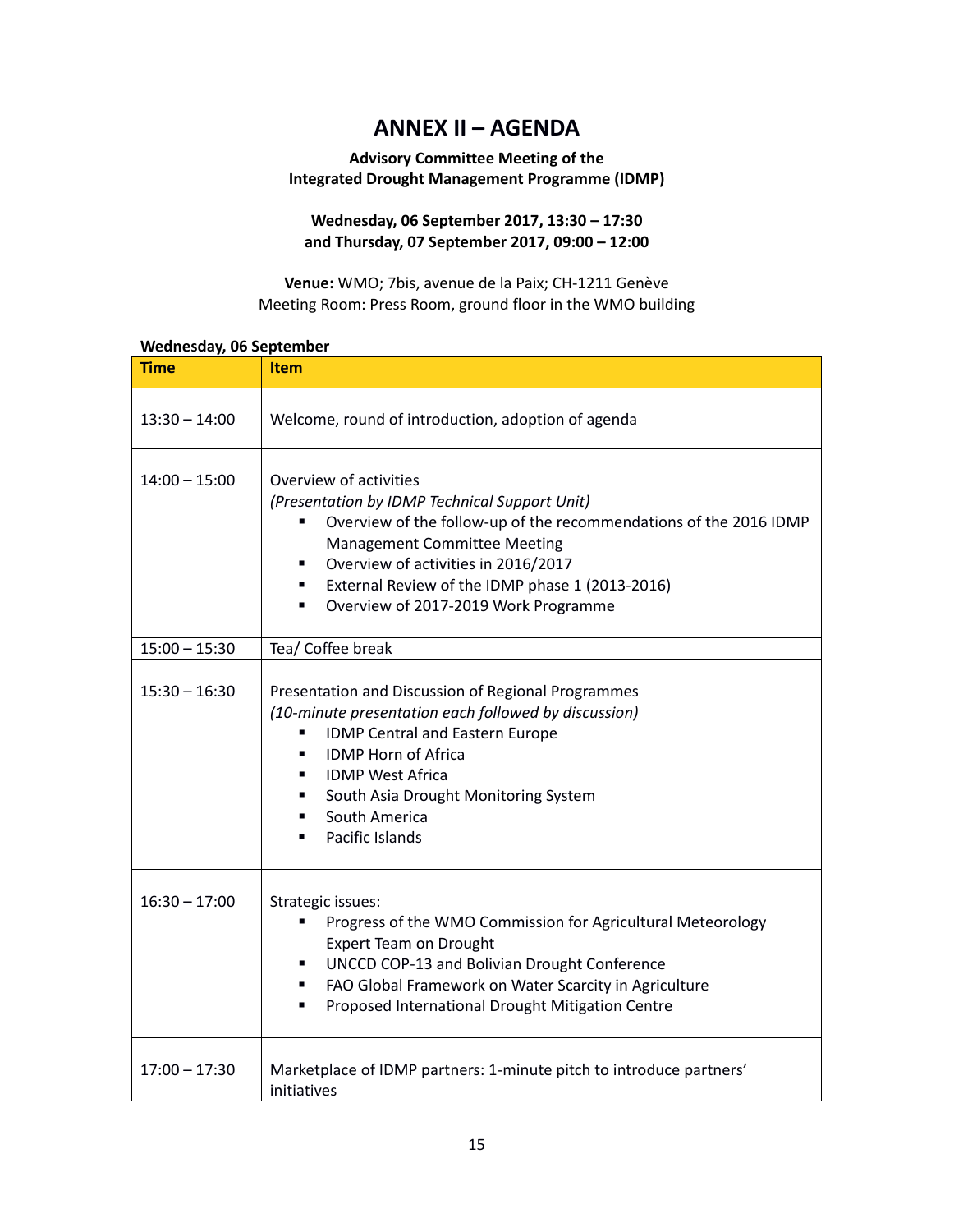#### **Thursday, 07 September**

| <b>Time</b>     | <b>Item</b>                                                                                                                                          |  |  |  |
|-----------------|------------------------------------------------------------------------------------------------------------------------------------------------------|--|--|--|
| $09:00 - 09:30$ | IDM Help Desk current status, development and partner engagement                                                                                     |  |  |  |
| $09:30 - 10:00$ | Drought Mitigation & Preparedness: Benefits of Action & Costs of Inaction -<br>current status of work and way forward                                |  |  |  |
| $10:00 - 10:30$ | Tea/ Coffee break                                                                                                                                    |  |  |  |
| $10:30 - 11:00$ | Discussion on strategic direction of IDMP<br>Update and Co-Sponsoring International Organizations<br>3 Year Work Programme of IDMP 2017 - 2019       |  |  |  |
| $11:00 - 12:00$ | AOB and Wrap-up<br>Recommendations and Final Review of Future Activities<br>٠<br>Selection of Partners for Management Committee<br>٠<br>Summary<br>٠ |  |  |  |

#### **Management Committee Meeting of the Integrated Drought Management Programme (IDMP)**

#### **Thursday, 07 September 2017, 13:30 – 17:30**

**Venue:** WMO; 7bis, avenue de la Paix; CH-1211 Genève Meeting Room: Press Room, ground floor in the WMO building

| <b>Time</b>     | <b>Item</b>                                                                                                                                            |
|-----------------|--------------------------------------------------------------------------------------------------------------------------------------------------------|
| $13:30 - 13:45$ | Welcome and Introduction                                                                                                                               |
| $13:45 - 14:15$ | Discussion of progress on implementation of IDMP activities for the<br>٠<br>year 2016/2017<br>Oversight recommendations from Management Committee<br>٠ |
| $14:15 - 14:45$ | Discussion of governance arrangements/engagement of partners                                                                                           |
| $14:45 - 15:15$ | Tea/ Coffee break                                                                                                                                      |
|                 |                                                                                                                                                        |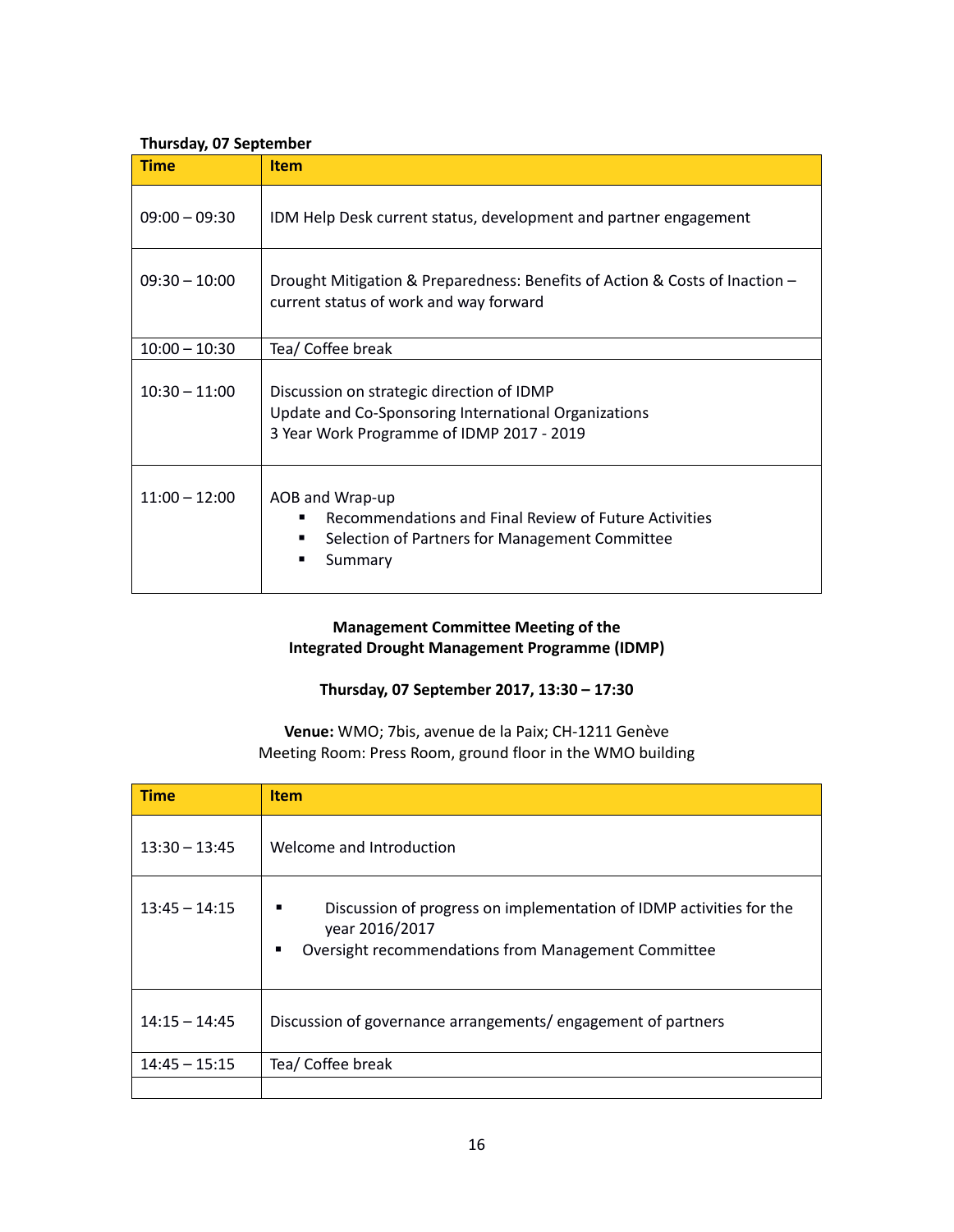| $15:15 - 16:45$ | Presentation of financial report 2016 and 2017                    |  |  |  |  |
|-----------------|-------------------------------------------------------------------|--|--|--|--|
|                 | Staffing situation and liaison with APFM                          |  |  |  |  |
|                 | Consideration and decision of action plan/activities for the year |  |  |  |  |
|                 | 2017/2018 and 2017-2019 Work Programme as recommended by the      |  |  |  |  |
|                 | <b>Advisory Committee meeting</b>                                 |  |  |  |  |
|                 | Discussion and recommendation on draft budget 2017 and 2018       |  |  |  |  |
|                 | Medium and longer-term funding situation                          |  |  |  |  |
|                 |                                                                   |  |  |  |  |
| $16:45 - 17:30$ | <b>AOB</b><br><b>Concluding Remarks</b>                           |  |  |  |  |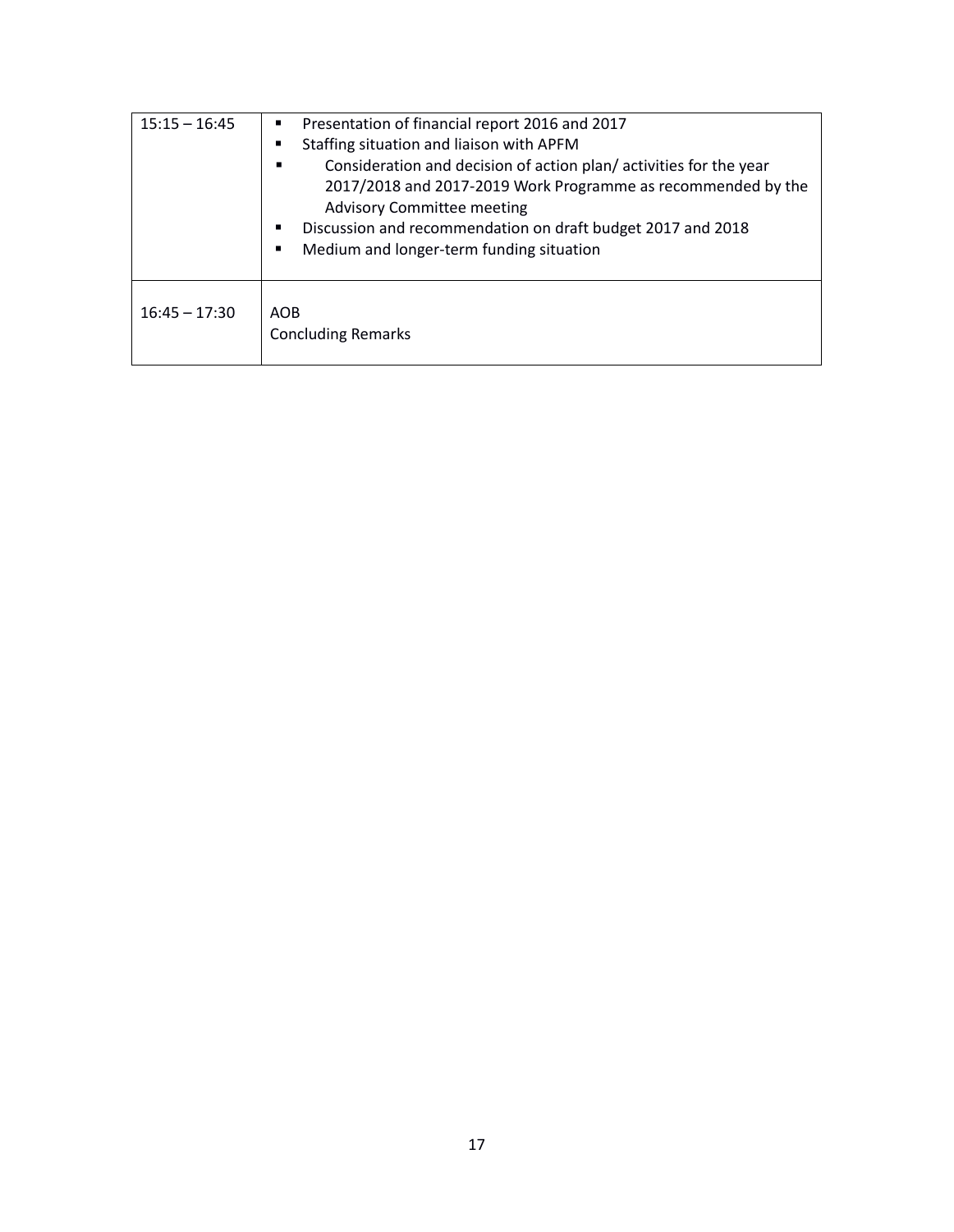# <span id="page-17-0"></span>**ANNEX III – RECOMMENDATIONS BY THE ADVISORY COMMITTEE**

### **(Endorsed by the Management Committee)**

#### **GENERAL RECOMMENDATIONS**

| <b>Recommendations</b>                                                                                                                                                                                                                        | Link to regional /<br>national<br>initiatives /                                                                                                   | <b>Priority</b> | <b>Timeline</b>                                                                                             |
|-----------------------------------------------------------------------------------------------------------------------------------------------------------------------------------------------------------------------------------------------|---------------------------------------------------------------------------------------------------------------------------------------------------|-----------------|-------------------------------------------------------------------------------------------------------------|
|                                                                                                                                                                                                                                               | partners                                                                                                                                          |                 |                                                                                                             |
| Try to connect to Climate Change Adaptation and Mitigation<br>communities for better visibility (inform with drought<br>management knowledge)<br>Connect to CTCN (UNFCCC Copenhagen)<br>Connect to the Global Center of Excellence on Climate | $\blacksquare$                                                                                                                                    | Medium          | TSU to reach out to<br>other partners by end<br>of 2017                                                     |
| Adaptation (Netherlands, Japan, UNEP)                                                                                                                                                                                                         |                                                                                                                                                   |                 |                                                                                                             |
| interface -<br>Explore Science-Policy<br>collaborate<br>with<br>interdisciplinary<br>teams<br>including<br>social<br>scientists,<br>economists, political scientists (distill lessons learned on<br>drought management)                       | Connect with<br>project "Drought<br>Research,<br>Science, Policy<br>Interface $-$<br><b>DROUGHT</b><br>R&SPI"<br>(http://www.eu-<br>drought.org/) | High            | TSU to reach out to<br>other partners by end<br>of 2017                                                     |
| Explore cost recovery options (link to Business Model<br>developed by APFM)                                                                                                                                                                   | $\blacksquare$                                                                                                                                    | Medium          | Continue to liaise with<br>APFM (2018)                                                                      |
| Continue to find synergies between regional programmes<br>and global component                                                                                                                                                                |                                                                                                                                                   | Medium          | TSU to discuss with<br>regional programmes<br>(Dec 2017-Mar 2018)                                           |
| Increase interaction with Regional Climate Centres                                                                                                                                                                                            |                                                                                                                                                   | High            | WMO to liaise with<br>RCCs by end of 2017                                                                   |
| Better characterize the IDMP target audiences - Conduct<br>user needs analysis                                                                                                                                                                | BoM to support<br>Use WMO<br>surveys as well                                                                                                      | High            | - TSU to start analyzing<br>surveys by end of 2017<br>- If needed, conduct<br>additional surveys in<br>2018 |
| Identify the appropriate communication channels with IDMP<br>partners and IDMP target audiences                                                                                                                                               |                                                                                                                                                   | Medium          | Continuous                                                                                                  |
| Consider future management issues given differences in time                                                                                                                                                                                   |                                                                                                                                                   | Low             | Summer 2018                                                                                                 |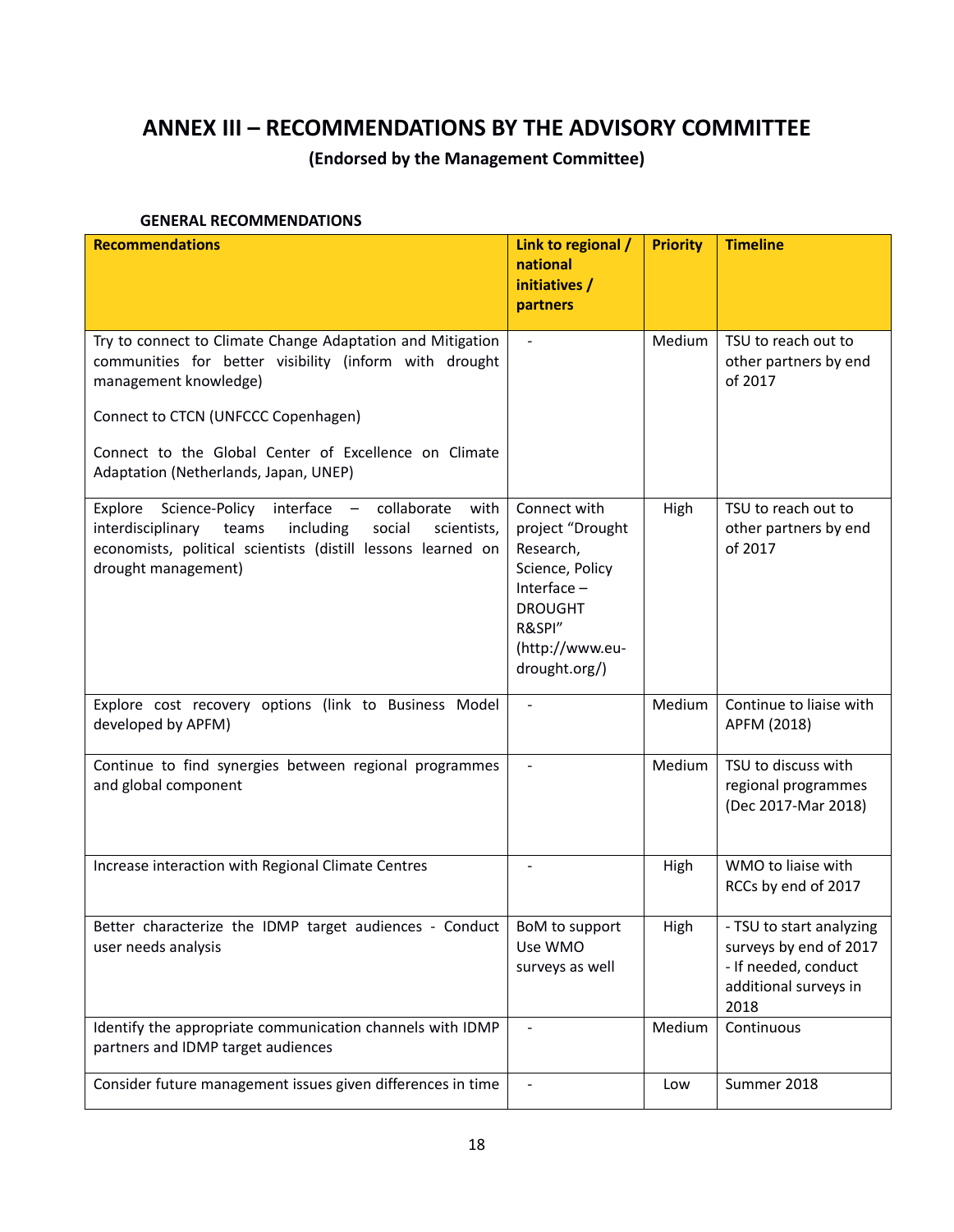| scale between flood and droughts                                                                                                     |               |                                                                                        |
|--------------------------------------------------------------------------------------------------------------------------------------|---------------|----------------------------------------------------------------------------------------|
| Make a better connection with UN-Water Expert Group on<br>Water and Climate Change                                                   | Low           | TSU to liaise with UN-<br>Water by end of 2017                                         |
| Explore how to engage different industries in preparedness<br>phase - pick most promising industry                                   | Low           | Summer 2018                                                                            |
| Explore developing a forum of actors working on drought<br>issues / Develop a roster of players in the drought spectrum<br>to engage | Low           | TSU to further develop<br>these items based on<br>existing activities (end<br>of 2017) |
| Continue dialogue with a view for suitable funding<br>opportunities with finance/(re)insurance industry                              | <b>Medium</b> | Summer 2018                                                                            |

#### **KNOWLEDGE PRODUCTS**

| <b>Recommendations</b>                                                                                                                                                                                              | Link to regional /<br>national initiative<br>/ partners                                                                                                                       | <b>Priority</b> | <b>Timeline</b>                                                         |
|---------------------------------------------------------------------------------------------------------------------------------------------------------------------------------------------------------------------|-------------------------------------------------------------------------------------------------------------------------------------------------------------------------------|-----------------|-------------------------------------------------------------------------|
| Ensure that knowledge products can be translated into<br>actions                                                                                                                                                    |                                                                                                                                                                               | Medium          | Continuous                                                              |
| Finalize Integrated Drought Management Framework<br>Document (include learning from IDMP e.g. 10 step<br>process)                                                                                                   |                                                                                                                                                                               | High            | Second draft to send for<br>review by Nov 2017<br>- Publication in 2018 |
| Develop knowledge product (a<br>brochure/handbook/guidelines) on pillar vulnerability<br>and impact assessment [2016 recommendations -<br>Develop focus and method on Risk, Vulnerability and<br>Impact Assessment] | <b>UNCCD</b><br>PRONACOSE<br>DriDanube<br>(&IDMP CEE)<br>(working on<br>developing<br>common<br>methodology for<br>impact and risk<br>assessment for<br>the Danube<br>region) | Highest         | TSU to liaise with UNCCD<br>and other partners by Nov<br>2017           |
| Develop knowledge product (a<br>brochure/handbook/guidelines) on pillar mitigation<br>and preparedness                                                                                                              | DriDanube<br>(&IDMP CEE)<br>working on<br>developing a<br>strategy which will<br>give clear<br>guidance for                                                                   | Highest         | TSU to liaise with partners<br>by Jan 2018                              |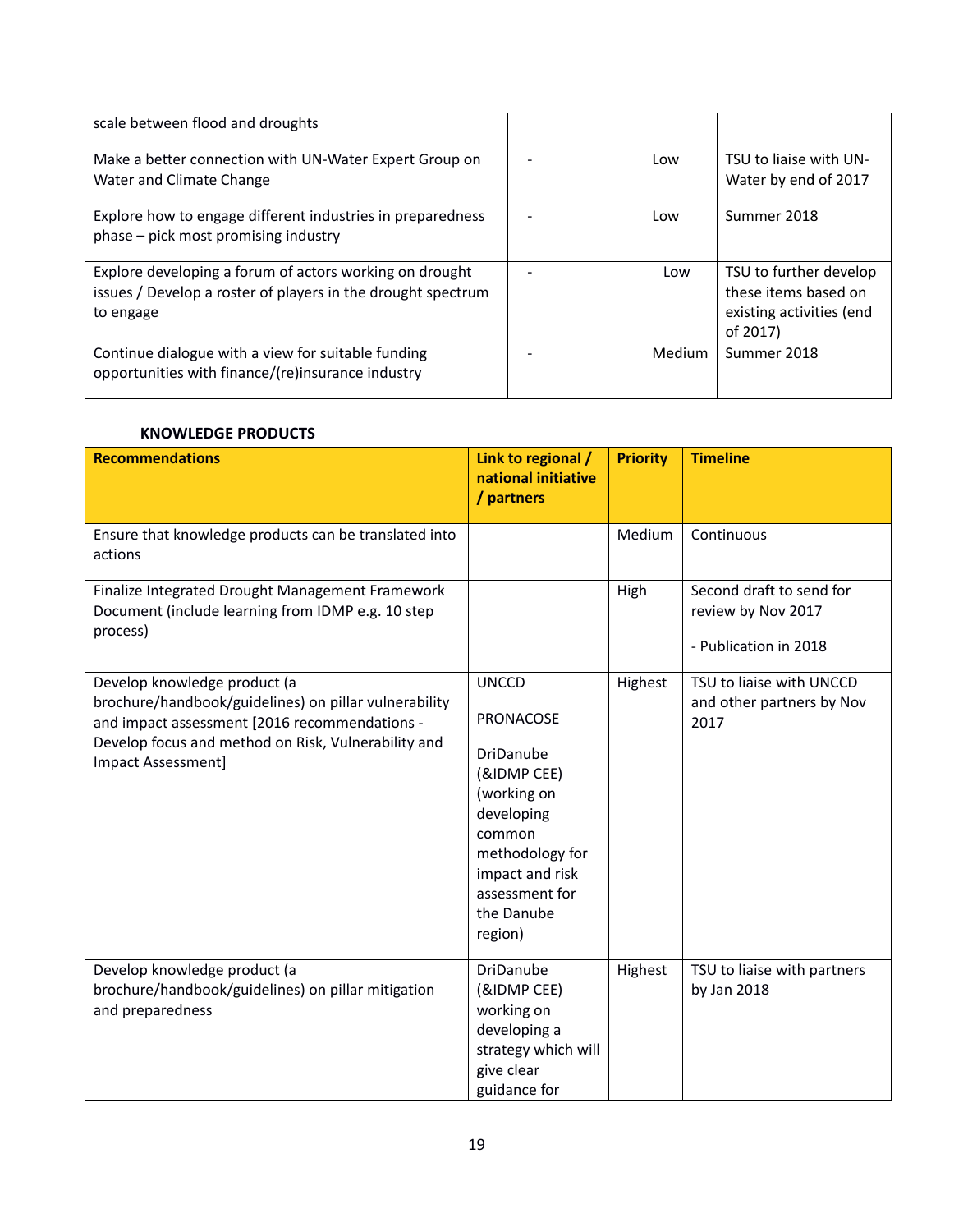|                                                                                                                     | improvement of<br>decision-making<br>process in all parts<br>of the drought<br>management<br>cycle (monitoring<br>$-impect$<br>assessment-<br>response-<br>recovery-<br>preparedness) in<br>the Danube<br>region |        |                                                                                                             |
|---------------------------------------------------------------------------------------------------------------------|------------------------------------------------------------------------------------------------------------------------------------------------------------------------------------------------------------------|--------|-------------------------------------------------------------------------------------------------------------|
| Revisit our evaluation metric starting with the 10 steps                                                            | <b>IDMP CEE (testing</b><br>7steps approach<br>for developing<br>national action<br>plans (example of<br>Slovakia)                                                                                               | Medium | TSU to review in early 2018                                                                                 |
| Add to indicators/indices information on where they<br>are used                                                     |                                                                                                                                                                                                                  | Low    | TSU to collect / analyze<br>existing WMO surveys and<br><b>IDMP</b> online Handbook<br>responses (Apr 2018) |
| Focus on differences and similarities between water<br>scarcity and drought (possible publication with<br>partners) |                                                                                                                                                                                                                  | Medium | TSU to liaise with FAO and<br>other partners (Dec 2017-<br>Mar 2018)                                        |
| Use CAgM Drought Expert Team report for IDMP<br>information products                                                |                                                                                                                                                                                                                  | High   | Early 2018 - when Expert<br>Team report is completed                                                        |
| BACI (Benefits of Action - Costs of Inaction): Publish<br><b>Discussion Paper</b>                                   |                                                                                                                                                                                                                  | High   | WB & TSU to publish by end<br>of 2017                                                                       |
| BACI: Economic argument for drivers and barriers to be<br>developed                                                 |                                                                                                                                                                                                                  | High   | After publication of<br>Discussion Paper (2018)                                                             |
| BACI: Categorization/ Prioritization of methods of<br>economic analysis                                             |                                                                                                                                                                                                                  | High   | After publication of<br>Discussion Paper (2018)                                                             |
| Explore opportunities of crowd-sourcing                                                                             |                                                                                                                                                                                                                  | Low    | Summer 2018                                                                                                 |

#### **RESEARCH**

| <b>Recommendations</b> | Link to  | <b>Priority</b> | <b>Timeline</b> |
|------------------------|----------|-----------------|-----------------|
|                        | regional |                 |                 |
|                        | national |                 |                 |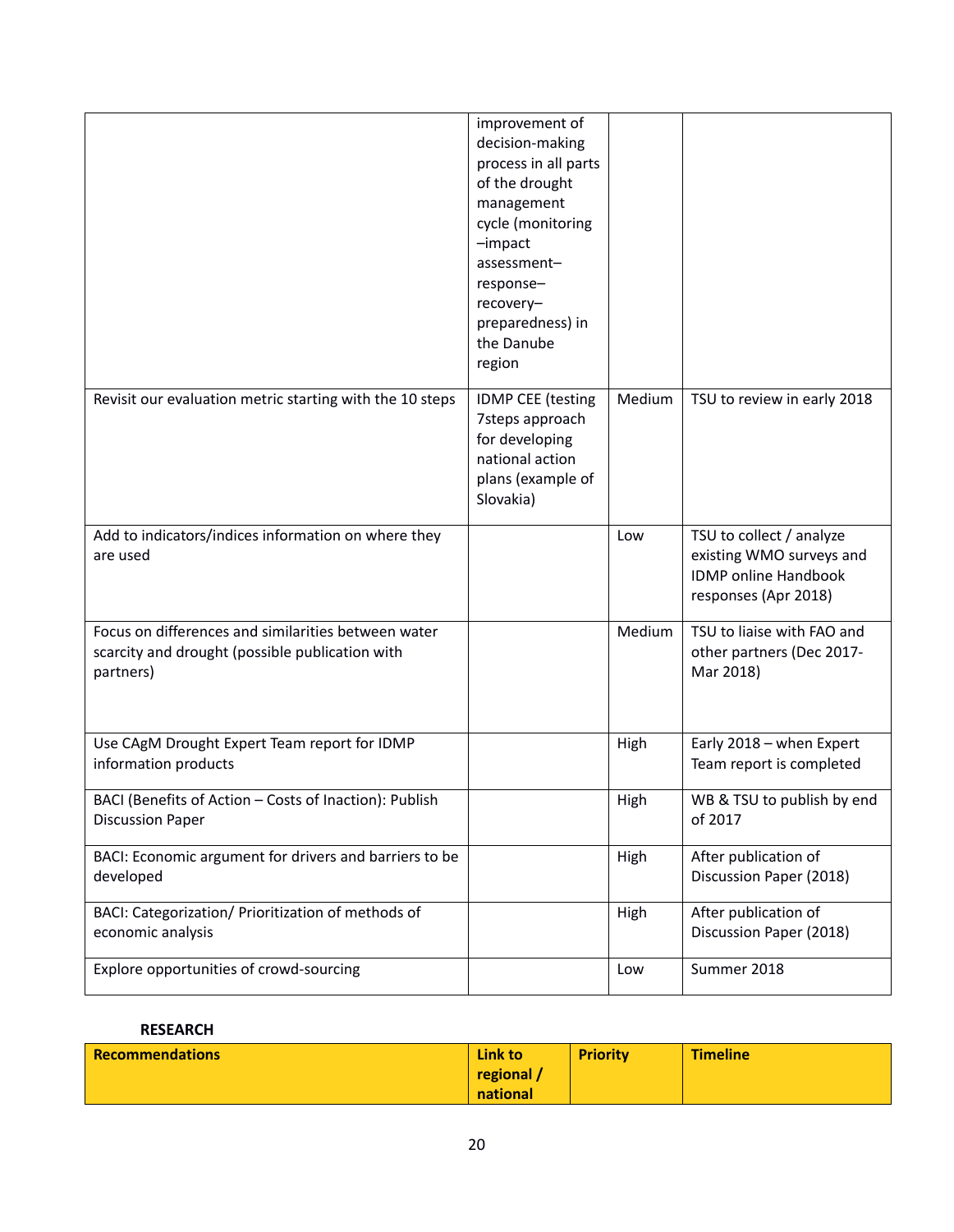|                                                                                                                           | initiative /<br>partners |         |                                                                               |
|---------------------------------------------------------------------------------------------------------------------------|--------------------------|---------|-------------------------------------------------------------------------------|
| Establish small team / working group on the<br>International Drought Mitigation Research Centre                           |                          | Highest | TSU to liaise with partners in<br>Oct-Nov 2017 and establish<br>working group |
| Connect the high-level policy needs to research<br>(possible International Drought Mitigation Research<br>Centre)         |                          | High    | Working Group to examine<br>in 2018                                           |
| Ensure International Drought Mitigation Research<br>Centre is an integral part of IDMP and that there's no<br>duplication |                          | High    | Working Group to examine<br>in 2018                                           |
| Explore contributions from national programmes to<br>research                                                             |                          | High    | TSU to explore in 2018                                                        |

#### **HELPDESK**

| <b>Recommendations</b>                                                                | <b>Link to</b><br>regional /<br>national<br>initiative /<br>partners                                                                     | <b>Priority</b> | <b>Timeline</b>                                                                                                  |
|---------------------------------------------------------------------------------------|------------------------------------------------------------------------------------------------------------------------------------------|-----------------|------------------------------------------------------------------------------------------------------------------|
| More direct links to references and tools (software) on<br>drought indicators/indices | Link with<br>the<br><b>DriDanube</b><br>Drought<br><b>User Service</b><br>(innovative<br>monitoring<br>tool for the<br>Danube<br>region) | Medium          | TSU to liaise with NDMC and<br>other partners to make links<br>to online references                              |
| HelpDesk should have an advisory role on which<br>indicator to use                    |                                                                                                                                          | Medium          | TSU to promote role -<br>Continuous                                                                              |
| Translation of the HelpDesk/website in all UN<br>languages                            |                                                                                                                                          | High            | TSU to explore costs and<br>sustainability in early 2018<br>- Basic pages in French and<br>Spanish in early 2018 |
| More visible HelpDesk links on the WMO Public and<br><b>GWP</b> website               |                                                                                                                                          | High            | TSU to do in Oct/Nov 2017                                                                                        |
| Adding a glossary of keywords                                                         |                                                                                                                                          | Medium          | 2018                                                                                                             |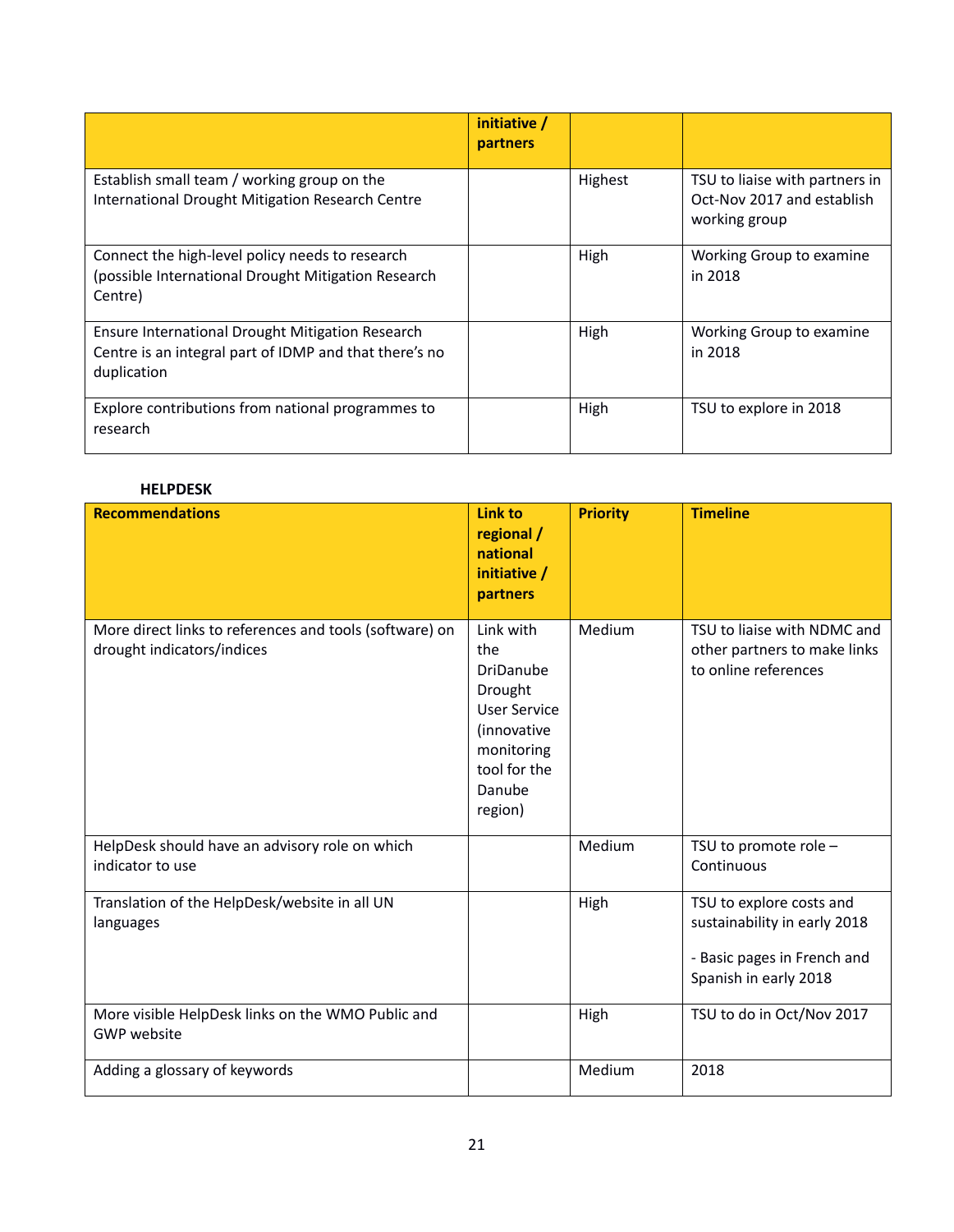| Track where water management is poor as an<br>indication of potential problems when a drought<br>occurs (proactive manner of reaching out to countries<br>with potential needs) | UNEP-DHI | Medium | TSU to explore with UNEP-<br>DHI and other partners in<br>first half of 2018                                            |
|---------------------------------------------------------------------------------------------------------------------------------------------------------------------------------|----------|--------|-------------------------------------------------------------------------------------------------------------------------|
| Connect with regional and national products/actors on<br>all 3 pillars (IDMP website)                                                                                           |          | High   | - TSU to start on Drought<br>monitoring pillar by end of<br>2017<br>- Vulnerability Mar 2018<br>- Preparedness Jul 2018 |
| Infographic for IDMP showing the services the IDMP<br>provides - and translate into one slide of the services<br>the IDMP provides for partners to include in their<br>outreach |          | High   | TSU to make this by end of<br>the 2017                                                                                  |
| Maintain "Connect" function as is and continue<br>conversation with partners on how to develop further                                                                          |          | Medium | Continuous                                                                                                              |
| Follow-up with IDMP partners not yet included in the<br>Support Base Partners of the HelpDesk                                                                                   |          | High   | Continuous                                                                                                              |

#### **CAPACITY DEVELOPMENT**

| <b>Recommendations</b>                                                                           | Link to<br>regional /<br>national<br>initiative /<br>partners | <b>Priority</b> | <b>Timeline</b>                                                      |
|--------------------------------------------------------------------------------------------------|---------------------------------------------------------------|-----------------|----------------------------------------------------------------------|
| Explore the use of simulation games to test drought<br>policies/management (Drought Tournaments) | NIDIS,<br><b>NDMC</b>                                         | Medium          | TSU staff to participate in US<br>Drought Tournaments as<br>possible |
| Work with UNDP Cap-Net to revise drought<br>management training manual                           | UNDP Cap-<br>Net                                              | High            | TSU to start discussions with<br>Cap-Net by end of 2017              |